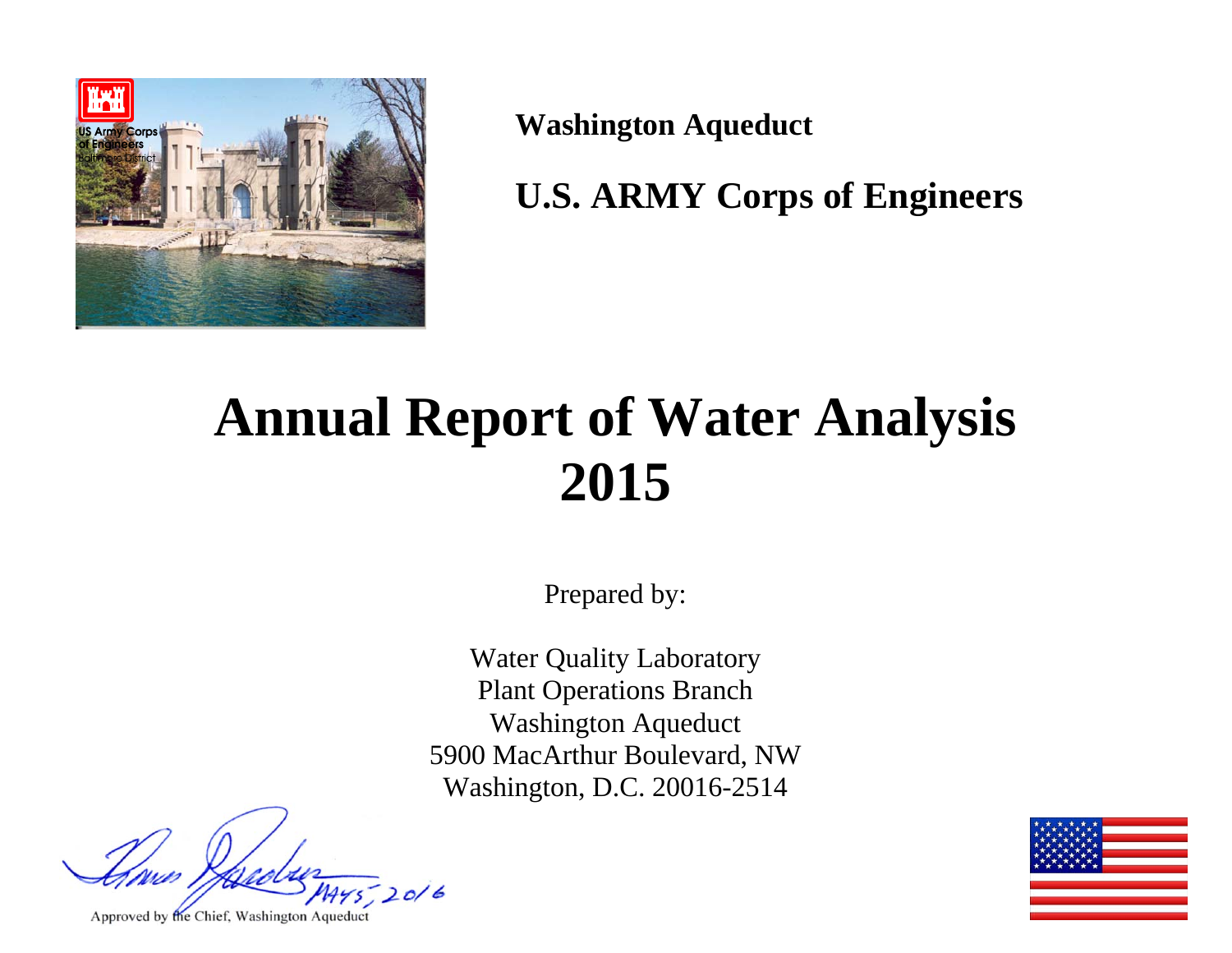

#### **Potomac River Raw Water Supply**

|            |                         |            |              |                  | <b>Miscellaneous Physical Parameters</b> |              |                     |                |                      |                |                   |                |               |                 |                          | Inorganic lons    |               |                                                      |               |                |                |              | Microorganisms |                              |      |
|------------|-------------------------|------------|--------------|------------------|------------------------------------------|--------------|---------------------|----------------|----------------------|----------------|-------------------|----------------|---------------|-----------------|--------------------------|-------------------|---------------|------------------------------------------------------|---------------|----------------|----------------|--------------|----------------|------------------------------|------|
|            | 玉                       | ALKALINITY | CONDUCTIVITY | DISSOLVED SOLIDS | SUSPENDED SOLIDS                         | TOTAL SOLIDS | <b>TEMPERATURE</b>  | TOTAL HARDNESS | TOTAL ORGANIC CARBON | TURBIDITY      | TOTAL AMMONIA - N | <b>BROMIDE</b> | CHLORIDE      | <b>FLUORIDE</b> | <b>IODIDE</b>            | NITRATE-N         | NITRITE - N   | ORTHOPHOSPHATE-PO4                                   | PERCHLORATE   | <b>SULFATE</b> | TOTAL COLIFORM | <b>TOOT</b>  | GIARDIA        | <b>CRYPTOSPORIDIUM</b>       |      |
|            |                         | ppm        | uS/cm        | ppm              | ppm                                      | ppm          | $^\circ \mathsf{F}$ | ppm            | ppm                  | <b>NTU</b>     | ppm               | ppm            | ppm           | ppm             | ppb                      | ppm               | ppm           | ppm                                                  | ppb           | ppm            | MPN/100mL      | MPN/100mL    | cysts/L        | Oocysts/L                    |      |
| Jan        | 7.8                     | 70         | 356          | 230              | $\overline{2}$                           | 232          | 46                  | 116            | 2.5                  | 12             | <b>ND</b>         | 0.04           | 54            | <b>ND</b>       | <b>ND</b>                | 2.0               | <b>ND</b>     | <b>ND</b>                                            | 0.4           | 24             | 3127           | 28           | <b>ND</b>      | <b>ND</b>                    |      |
| Feb        | 8.0                     | 84         | 410          | 212              | 9                                        | 221          | 43                  | 131            | 1.9                  | $\overline{7}$ | <b>ND</b>         | 0.05           | 62            | <b>ND</b>       | ---                      | 2.0               | ND.           | <b>ND</b>                                            | 1.5           | 29             | 39             | $\mathbf{2}$ | 0.10           | <b>ND</b>                    |      |
| Mar        | 7.7                     | 57         | 381          | 129              | 5                                        | 134          | 52                  | 102            | 2.6                  | 31             | 0.08              | <b>ND</b>      | 61            | <b>ND</b>       | $\hspace{0.05cm} \cdots$ | 1.6               | ND.           | <b>ND</b>                                            | 0.3           | 22             | 1067           | 10           | <b>ND</b>      | <b>ND</b>                    |      |
| Apr        | 7.7                     | 70         | 306          | 204              | $\overline{\mathbf{4}}$                  | 208          | 62                  | 107            | 2.5                  | 12             | <b>ND</b>         | <b>ND</b>      | 40            | <b>ND</b>       | <b>ND</b>                | 1.5               | <b>ND</b>     | <b>ND</b>                                            | 0.3           | 22             | 962            | 39           | <b>ND</b>      | <b>ND</b>                    |      |
| May        | 7.8                     | 76         | 321          | 143              | <b>ND</b>                                | 143          | 73                  | 118            | 2.7                  | 10             | 0.05              | 0.04           | 32            | <b>ND</b>       | ---                      | $1.1$             | <b>ND</b>     | <b>ND</b>                                            | 0.4           | 27             | 1859           | 23           | <b>ND</b>      | <b>ND</b>                    |      |
| Jun        | 7.7                     | 82         | 345          | 225              | $\mathbf{2}$                             | 227          | 77                  | 120            | 3.9                  | 16             | 0.08              | <b>ND</b>      | 35            | 0.13            | ---                      | $1.2$             | 0.02          | <b>ND</b>                                            | 0.3           | 25             | 4826           | 33           | <b>ND</b>      | <b>ND</b>                    |      |
| Jul        | 7.8                     | 79         | 310          | 180              | 3 <sub>o</sub>                           | 183          | 79                  | 115            | 3.3                  | 8              | <b>ND</b>         | <b>ND</b>      | 29            | 0.10            | ---                      | $1.3$             | <b>ND</b>     | <b>ND</b>                                            | 0.4           | 26             | 1342           | 8            | <b>ND</b>      | <b>ND</b>                    |      |
| Aug        | 8.1                     | 100        | 387          | 220              | $\sf ND$                                 | 220          | 79                  | 145            | 2.6                  | $\overline{7}$ | <b>ND</b>         | 0.06           | 35            | 0.13            | ---                      | 0.8               | <b>ND</b>     | <b>ND</b>                                            | 0.5           | 40             | 873            | 12           | <b>ND</b>      | <b>ND</b>                    |      |
| Sep        | 8.1                     | 98         | 408          | 204              | $\mathbf{1}$                             | 205          | 76                  | 157            | 2.3                  | 6              | <b>ND</b>         | 0.07           | 36            | 0.13            | ---                      | 0.7               | <b>ND</b>     | <b>ND</b>                                            | 2.2           | 53             | 841            | 15           | <b>ND</b>      | <b>ND</b>                    |      |
| Oct        | 8.0                     | 103        | 407          | 174              | $\mathbf{1}$                             | 175          | 64                  | 153            | 2.7                  | 15             | 0.05              | 0.04           | 34            | 0.10            | ---                      | 1.4               | 0.04          | <b>ND</b>                                            | 0.4           | 40             | 3014           | 191          | <b>ND</b>      | <b>ND</b>                    |      |
| Nov        | 7.9                     | 97         | 372          | 201              | <b>ND</b>                                | 201          | 59                  | 143            | 2.9                  | 11             | <b>ND</b>         | 0.05           | 35            | 0.11            | ---                      | $1.3$             | ND            | <b>ND</b>                                            | 0.5           | 35             | 401            | 20           | <b>ND</b>      | <b>ND</b>                    |      |
| Dec        | 7.9                     | 84         | 333          | 201              | $\mathbf{2}$                             | 203          | 55                  | 124            | 2.7                  | 14             | <b>ND</b>         | 0.04           | 31            | <b>ND</b>       | ---                      | 1.6               | <b>ND</b>     | <b>ND</b>                                            | 0.5           | 30             | 1745           | 21           | <b>ND</b>      | <b>ND</b>                    |      |
|            |                         |            |              |                  |                                          |              |                     |                |                      |                |                   |                | <b>Metals</b> |                 |                          |                   |               |                                                      |               |                |                |              |                |                              |      |
|            | <b>ALUMINUM</b>         | ANTIMONY   | ARSENIC      | <b>BARIUM</b>    | <b>BERYLLIUM</b>                         | CADMIUM      | CALCIUM             | CHROMIUM       | COBALT               | COPPER         | <b>IRON</b>       | <b>TEAD</b>    | LITHIUM       | MAGNESIUM       | MANGANESE                | <b>MOLYBDENUM</b> | <b>NICKEL</b> | <b>SELENIUM</b>                                      | <b>SILVER</b> | <b>NUIDES</b>  | STRONTIUM      | THALLIUM     | THORIUM        | URANIUM                      | ZINC |
|            | ppb                     | ppb        | ppb          | ppb              | ppb                                      | ppb          | ppm                 | ppb            | ppb                  | ppb            | ppb               | ppb            | ppb           | ppm             | ppb                      | ppb               | ppb           | ppb                                                  | ppb           | ppm            | ppb            | ppb          | ppb            | ppb                          | ppb  |
| Jan        | 463                     | <b>ND</b>  | <b>ND</b>    | 34               | ND                                       | <b>ND</b>    | 35                  | <b>ND</b>      | <b>ND</b>            | 1.6            | 268               | 0.2            | 1.5           | $\overline{7}$  | 38                       | $0.5\,$           | 1.1           | <b>ND</b>                                            | <b>ND</b>     | 28             | 130            | <b>ND</b>    | <b>ND</b>      | <b>ND</b>                    | 4.0  |
| Feb        | 442                     | <b>ND</b>  | <b>ND</b>    | 38               | <b>ND</b>                                | <b>ND</b>    | 39                  | <b>ND</b>      | <b>ND</b>            | $1.7$          | 112               | <b>ND</b>      | 2.0           | 8               | 40                       | 0.6               | 1.0           | <b>ND</b>                                            | <b>ND</b>     | 33             | 166            | <b>ND</b>    | <b>ND</b>      | <b>ND</b>                    | 3.8  |
| <b>Mar</b> | 402                     | <b>ND</b>  | 0.2          | 37               | <b>ND</b>                                | <b>ND</b>    | 31                  | <b>ND</b>      | <b>ND</b>            | 1.4            | 337               | 0.3            | 1.7           | 6               | 43                       | 0.4               | $1.2$         | <b>ND</b>                                            | <b>ND</b>     | 34             | 121            | <b>ND</b>    | <b>ND</b>      | <b>ND</b>                    | 3.4  |
| Apr        | 390                     | <b>ND</b>  | <b>ND</b>    | 34               | <b>ND</b>                                | <b>ND</b>    | 32                  | <b>ND</b>      | <b>ND</b>            | 1.1            | 133               | <b>ND</b>      | 1.5           | $\overline{7}$  | 57                       | 0.4               | 0.9           | <b>ND</b>                                            | <b>ND</b>     | 21             | 133            | <b>ND</b>    | <b>ND</b>      | <b>ND</b>                    | 2.6  |
| May        | 187                     | <b>ND</b>  | $0.4\,$      | 38               | <b>ND</b>                                | <b>ND</b>    | 37                  | <b>ND</b>      | <b>ND</b>            | $1.0\,$        | 92                | <b>ND</b>      | 1.8           | 6               | 50                       | $0.6\,$           | 1.0           | <b>ND</b>                                            | <b>ND</b>     | 17             | 142            | <b>ND</b>    | <b>ND</b>      | <b>ND</b>                    | 2.3  |
| Jun        | 148                     | 0.3        | 0.8          | 46               | <b>ND</b>                                | <b>ND</b>    | 35                  | <b>ND</b>      | 0.2                  | $1.7$          | 112               | <b>ND</b>      | 1.9           | 8               | 150                      | $1.0$             | $1.3$         | <b>ND</b>                                            | <b>ND</b>     | 17             | 177            | <b>ND</b>    | <b>ND</b>      | 0.2                          | 2.7  |
| Jul        | 363                     | ND         | 0.7          | 33               | ND                                       | <b>ND</b>    | 36                  | ND             | 0.4                  | 2.0            | 544               | 0.7            | 1.5           | 6               | 53                       | 0.5               | 1.8           | ND                                                   | ND            | 17             | 94             | ND           | <b>ND</b>      | ND.                          | 3.9  |
| Aug        | 205                     | <b>ND</b>  | 0.6          | 43               | ND.                                      | <b>ND</b>    | 41                  | <b>ND</b>      | 0.2                  | 1.8            | 111               | <b>ND</b>      | 2.5           | 10              | 67                       | 0.8               | 1.0           | ND.                                                  | <b>ND</b>     | 21             | 195            | ND           | <b>ND</b>      | 0.3                          | 2.4  |
| Sep        | 225                     | <b>ND</b>  | <b>ND</b>    | 46               | ND.                                      | ND.          | 43                  | <b>ND</b>      | 0.2                  | 1.6            | 92                | ND             | 3.3           | 12              | 58                       | 1.3               | 1.5           | ND.                                                  | ND            | 22             | 238            | ND           | <b>ND</b>      | 0.3                          | 2.1  |
| Oct        | 23                      | <b>ND</b>  | 0.7          | 51               | <b>ND</b>                                | <b>ND</b>    | 46                  | <b>ND</b>      | <b>ND</b>            | 2.7            | 10                | <b>ND</b>      | 3.3           | 9               | 10                       | 1.1               | 1.0           | ND.                                                  | <b>ND</b>     | 19             | 267            | <b>ND</b>    | <b>ND</b>      | ND                           | 0.8  |
| Nov        | 218                     | <b>ND</b>  | 0.5          | 40               | ND.                                      | <b>ND</b>    | 44                  | <b>ND</b>      | <b>ND</b>            | 1.9            | 129               | 0.2            | 1.8           | 8               | 44                       | 0.9               | 1.3           | ND.                                                  | <b>ND</b>     | 19             | 170            | ND           | <b>ND</b>      | 0.2                          | 3.1  |
| <b>Dec</b> | 145                     | <b>ND</b>  | 0.2          | 39               | <b>ND</b>                                | <b>ND</b>    | 38                  | ND             | <b>ND</b>            | 1.3            | 99                | ND             | 2.1           | $\overline{7}$  | 34                       | 0.9               | 0.9           | ND                                                   | <b>ND</b>     | 16             | 199            | <b>ND</b>    | <b>ND</b>      | 0.2                          | 2.8  |
|            | ppm = Parts Per Million |            |              |                  | ppb = Parts Per Billion                  |              |                     |                |                      |                | ND = Not Detected |                |               |                 |                          |                   |               | MPN/100mL = Most Probable Number per 100 milliLiters |               |                |                |              |                | "---" = No Analysis Required |      |

**org/mL = Organisms per milliLiter CFU/mL = Colony Forming Units per milliLiter NTU = Nephelometric Turbidity Units μS/cm = microSiemens per centimeter**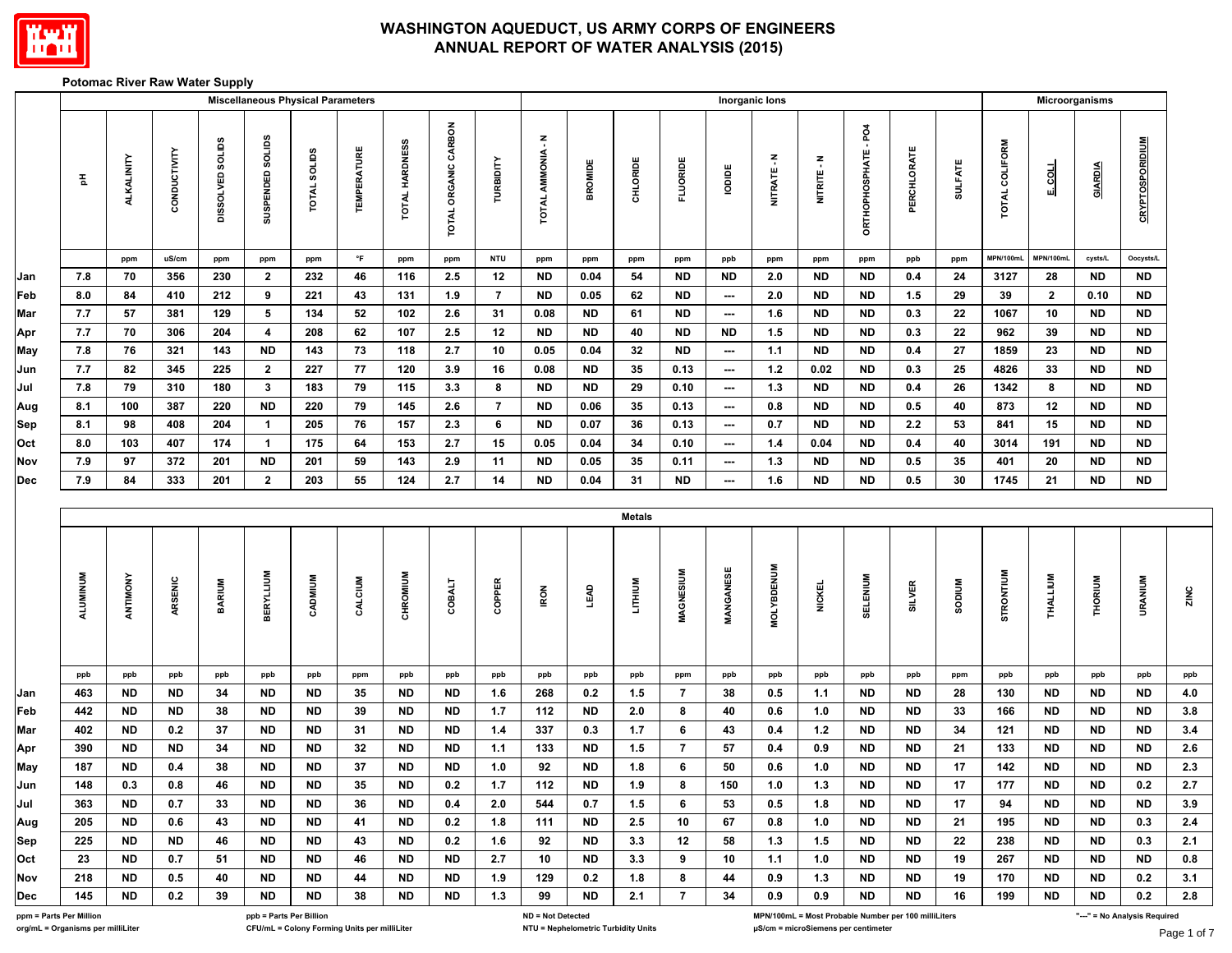

|                                                                                                 | Inorganic lons<br><b>Metals</b> |                             |           |                  |                                 |              |                                                         |                             |                   |                |                 |                        |                 |               |                  |                         |          |           |                 |                                                                                               |                         |                        |            |                |                  |                   |                   |                                |                        |                              |               |               |                         |                        |                        |                          |                  |
|-------------------------------------------------------------------------------------------------|---------------------------------|-----------------------------|-----------|------------------|---------------------------------|--------------|---------------------------------------------------------|-----------------------------|-------------------|----------------|-----------------|------------------------|-----------------|---------------|------------------|-------------------------|----------|-----------|-----------------|-----------------------------------------------------------------------------------------------|-------------------------|------------------------|------------|----------------|------------------|-------------------|-------------------|--------------------------------|------------------------|------------------------------|---------------|---------------|-------------------------|------------------------|------------------------|--------------------------|------------------|
|                                                                                                 | <b>TOTAL AMMONIA - N</b>        | <b>BROMIDE</b>              | CHLORIDE  | <b>FLUORIDE</b>  | <b>IODIDE</b>                   | Ŧ<br>NITRATE | č<br>NITRITE.                                           | <b>ORTHOPHOSPHATE - PO4</b> | <b>PERCHLORAT</b> | <b>SULFATE</b> | <b>ALUMINUM</b> | ANTIMONY               | ARSENIC         | <b>BARIUM</b> | <b>BERYLLIUM</b> | CADMIUM                 | CALCIUM  | CHROMIUM  | <b>COBALT</b>   | COPPER                                                                                        | IRON                    | <b>LEAD</b>            | LITHIUM    | MAGNESIUM      | <b>MANGANESE</b> | <b>MERCURY</b>    | <b>MOLYBDENUM</b> | <b>NICKEL</b>                  | <b>SELENIUM</b>        | SILVER                       | <b>NUIGOS</b> | STRONTIUM     | THALLIUM                | THORIUM                | <b>URANIUM</b>         | <b>VANADIUM</b>          | ZINC             |
| <b>EPA MCL*</b>                                                                                 |                                 |                             |           | $\boldsymbol{4}$ |                                 | 10           | $\mathbf{1}$                                            |                             |                   |                |                 | 6                      | 10              | 2000          | $\overline{4}$   | 5                       |          | 100       |                 |                                                                                               |                         |                        |            |                |                  | $\overline{2}$    |                   |                                | 50                     |                              |               |               | $\overline{\mathbf{2}}$ |                        | 30                     |                          |                  |
| <b>Units</b>                                                                                    | ppm                             | ppm                         | ppm       | ppm              | ppb                             | ppm          | ppm                                                     | ppm                         | ppb               | ppm            | ppb             | ppb                    | ppb             | ppb           | ppb              | ppb                     | ppm      | ppb       | ppb             | ppb                                                                                           | ppb                     | ppb                    | ppb        | ppm            | ppb              | ppb               | ppb               | ppb                            | ppb                    | ppb                          | ppm           | ppb           | ppb                     | ppb                    | ppb                    | ppb                      | ppb              |
|                                                                                                 |                                 |                             |           |                  |                                 |              | Dalecarlia Water Treatment Plant Finished Water         |                             |                   |                |                 |                        |                 |               |                  |                         |          |           |                 |                                                                                               |                         |                        |            |                |                  |                   |                   |                                |                        |                              |               |               |                         |                        |                        |                          |                  |
| Jan                                                                                             | 0.7                             | ND                          | 53        | 0.7              | ND                              | 2.1          | <b>ND</b>                                               | 2.5                         | 0.5               | 40             | 19              | <b>ND</b>              | <b>ND</b>       | 30            | <b>ND</b>        | ND                      | 37       | <b>ND</b> | <b>ND</b>       | 1.0                                                                                           | <b>ND</b>               | <b>ND</b>              | 1.4        | 7              | 0.8              | <b>ND</b>         | 0.5               | 0.7                            | ND                     | <b>ND</b>                    | 32            | 146           | <b>ND</b>               | <b>ND</b>              | ND                     | <b>ND</b>                | 1.0              |
| Feb                                                                                             | 0.7                             | ND                          | 62        | 0.6              | $\overline{\phantom{a}}$        | 2.0          | <b>ND</b>                                               | 2.3                         | 0.8               | 43             | 15              | <b>ND</b>              | 0.3             | 33            | <b>ND</b>        | ND                      | 38       | <b>ND</b> | <b>ND</b>       | 1.2                                                                                           | <b>ND</b>               | <b>ND</b>              | 1.4        | 9              | 0.8              | <b>ND</b>         | 0.6               | 0.8                            | <b>ND</b>              | <b>ND</b>                    | 39            | 168           | <b>ND</b>               | <b>ND</b>              | <b>ND</b>              | ND                       | 1.2              |
| Mar                                                                                             | 0.6                             | ND                          | 63        | 0.6              |                                 | 1.6          | <b>ND</b>                                               | 2.4                         | 0.3               | 37             | 17              | <b>ND</b>              | 0.3             | 32            | ND               | ND                      | 34       | ND        | <b>ND</b>       | 1.0                                                                                           | ND                      | <b>ND</b>              | 1.6        | -6             | 0.6              | ND                | 0.4               | 0.9                            | ND                     | ND                           | 37            | 132           | ND                      | <b>ND</b>              | ND                     | ND.                      | 5.3              |
| Apr                                                                                             | ND                              | ND.                         | 42        | 0.6              | <b>ND</b>                       | 1.6          | <b>ND</b>                                               | 2.3                         | 0.4               | 36             | 19              | <b>ND</b>              | 0.3             | 35            | <b>ND</b>        | <b>ND</b>               | 35       | ND        | <b>ND</b>       | 0.8                                                                                           | ND                      | <b>ND</b>              | 1.4        | 7              | 0.5              | <b>ND</b>         | 0.4               | 0.8                            | <b>ND</b>              | <b>ND</b>                    | 24            | 143           | <b>ND</b>               | <b>ND</b>              | <b>ND</b>              | ND.                      | 1.1              |
| May                                                                                             | 0.8                             | <b>ND</b>                   | 37        | 0.7              | ---                             | 1.1          | <b>ND</b>                                               | 2.4                         | 0.3               | 41             | 23              | <b>ND</b>              | 0.3             | 37            | ND               | ND                      | 40       | ND        | ND              | 0.7                                                                                           | ND                      | ND                     | 1.7        | $\overline{7}$ | 0.6              | <b>ND</b>         | 0.5               | 0.8                            | <b>ND</b>              | <b>ND</b>                    | 22            | 149           | <b>ND</b>               | <b>ND</b>              | ND                     | ND                       | 0.7              |
| Jun                                                                                             | 0.8                             | ND                          | 40        | 0.8              | $\overline{\phantom{a}}$        | $1.2$        | <b>ND</b>                                               | 2.5                         | 0.3               | 42             | 36              | <b>ND</b>              | 0.4             | 40            | <b>ND</b>        | ND                      | 39       | ND        | ND              | 0.9                                                                                           | ND                      | <b>ND</b>              | 2.0        | 8              | 1.9              | <b>ND</b>         | 0.7               | 0.9                            | <b>ND</b>              | <b>ND</b>                    | 24            | 187           | ND                      | <b>ND</b>              | ND                     | $\overline{\phantom{a}}$ | 0.9              |
| Jul                                                                                             | 0.7                             | ND                          | 34        | 0.8              | $\hspace{0.05cm} \cdots$        | $1.2$        | <b>ND</b>                                               | 2.4                         | 0.4               | 43             | 22              | <b>ND</b>              | 0.4             | 29            | <b>ND</b>        | <b>ND</b>               | 40       | <b>ND</b> | <b>ND</b>       | 1.0                                                                                           | <b>ND</b>               | <b>ND</b>              | 1.3        | $\overline{7}$ | 0.6              | <b>ND</b>         | <b>ND</b>         | 1.0                            | <b>ND</b>              | <b>ND</b>                    | ${\bf 22}$    | 97            | <b>ND</b>               | <b>ND</b>              | <b>ND</b>              | 0.7                      | 0.5              |
| Aug                                                                                             | 0.8                             | ND                          | 41        | 0.8              | ---                             | 0.8          | <b>ND</b>                                               | 2.4                         | 0.7               | 54             | 68              | $0.2\,$<br><b>ND</b>   | 0.4             | 40            | <b>ND</b>        | ND                      | 41       | <b>ND</b> | <b>ND</b>       | 1.1                                                                                           | <b>ND</b><br><b>ND</b>  | <b>ND</b>              | 2.0        | 11             | 0.7              | <b>ND</b>         | 1.1               | $1.0$                          | <b>ND</b>              | <b>ND</b>                    | 29            | 192           | <b>ND</b>               | <b>ND</b><br><b>ND</b> | <b>ND</b><br><b>ND</b> | <b>ND</b><br><b>ND</b>   | 0.6              |
| Sep                                                                                             | 0.7                             | ND                          | 40        | 0.7              | $\overline{\phantom{a}}$        | 0.6          | <b>ND</b><br><b>ND</b>                                  | 2.4                         | 1.8               | 67             | 55              |                        | 0.4             | 42            | <b>ND</b>        | ND                      | 46       | ND        | ND              | 1.0                                                                                           | <b>ND</b>               | <b>ND</b><br><b>ND</b> | 2.6<br>1.8 | 12             | 1.2<br>0.6       | <b>ND</b>         | 1.1               | $1.2$                          | <b>ND</b>              | <b>ND</b>                    | 26            | 240           | <b>ND</b><br><b>ND</b>  | <b>ND</b>              | <b>ND</b>              | <b>ND</b>                | 0.5<br><b>ND</b> |
| Oct<br>Nov                                                                                      | 0.8<br>0.7                      | ND.<br>ND                   | 36<br>38  | 0.7<br>0.7       | $\overline{\phantom{a}}$<br>--- | 1.5<br>1.4   | <b>ND</b>                                               | 2.4<br>2.4                  | 0.5<br>0.5        | 48<br>49       | 29<br>25        | <b>ND</b><br><b>ND</b> | <b>ND</b><br>ND | 36<br>35      | <b>ND</b><br>ND  | <b>ND</b><br>ND         | 45<br>46 | ND.<br>ND | <b>ND</b><br>ND | 1.0<br>1.1                                                                                    | ND                      | <b>ND</b>              | 1.8        | - 8<br>8       | 0.8              | <b>ND</b><br>ND   | 1.0<br>0.7        | 0.9<br>0.9                     | <b>ND</b><br><b>ND</b> | <b>ND</b><br>ND              | 25<br>27      | 188<br>152    | <b>ND</b>               | <b>ND</b>              | ND                     | ND.                      | <b>ND</b>        |
|                                                                                                 | 0.7                             | <b>ND</b>                   | 34        | 0.7              | $\overline{\phantom{a}}$        | 1.5          | <b>ND</b>                                               | 2.4                         | 0.4               | 45             | ${\bf 22}$      | <b>ND</b>              | <b>ND</b>       | 34            | <b>ND</b>        | <b>ND</b>               | 41       | ND        | <b>ND</b>       | 0.9                                                                                           | ND                      | <b>ND</b>              | 1.6        | 7              | 0.7              | <b>ND</b>         | 0.6               | 0.8                            | <b>ND</b>              | <b>ND</b>                    | 23            | 192           | <b>ND</b>               | <b>ND</b>              | ND.                    | <b>ND</b>                | <b>ND</b>        |
|                                                                                                 |                                 |                             |           |                  |                                 |              | <b>McMillan Water Treatment Plant Finished Water</b>    |                             |                   |                |                 |                        |                 |               |                  |                         |          |           |                 |                                                                                               |                         |                        |            |                |                  |                   |                   |                                |                        |                              |               |               |                         |                        |                        |                          |                  |
| Jan                                                                                             | 0.7                             | ND                          | 47        | 0.7              | ND                              | 2.0          | ND                                                      | 2.4                         | 0.5               | 41             | 16              | <b>ND</b>              | <b>ND</b>       | 30            | <b>ND</b>        | ND                      | 33       | ND        | <b>ND</b>       | 3.8                                                                                           | <b>ND</b>               | <b>ND</b>              | 1.3        | 7              | <b>ND</b>        | <b>ND</b>         | 0.5               | 0.8                            | <b>ND</b>              | <b>ND</b>                    | 29            | 143           | ND                      | <b>ND</b>              | ND                     | <b>ND</b>                | 1.1              |
| Feb                                                                                             | 0.8                             | ND.                         | 62        | 0.7              | $\hspace{0.05cm} \cdots$        | 2.0          | <b>ND</b>                                               | 2.3                         | 0.8               | 42             | 17              | <b>ND</b>              | <b>ND</b>       | 33            | <b>ND</b>        | <b>ND</b>               | 32       | ND.       | <b>ND</b>       | 3.5                                                                                           | <b>ND</b>               | <b>ND</b>              | 1.3        | - 8            | 0.2              | <b>ND</b>         | 0.5               | 0.8                            | <b>ND</b>              | <b>ND</b>                    | 36            | 157           | <b>ND</b>               | <b>ND</b>              | ND.                    | ND.                      | $1.2$            |
| Mar                                                                                             | 0.6                             | <b>ND</b>                   | 71        | 0.7              | $\hspace{0.05cm} \cdots$        | 1.7          | <b>ND</b>                                               | 2.4                         | 0.4               | 39             | 24              | <b>ND</b>              | <b>ND</b>       | 32            | ND               | ND                      | 26       | ND        | ND.             | 2.9                                                                                           | ND                      | ND                     | 1.6        | 6              | 0.2              | ND                | 0.5               | 0.9                            | <b>ND</b>              | ND                           | 46            | 136           | ND                      | <b>ND</b>              | ND.                    | ND                       | $1.1$            |
| Apr                                                                                             | ND                              | ND                          | 45        | 0.7              | <b>ND</b>                       | 1.6          | <b>ND</b>                                               | 2.4                         | 0.4               | 36             | 18              | <b>ND</b>              | <b>ND</b>       | 32            | ND               | ND                      | 28       | ND        | <b>ND</b>       | 2.2                                                                                           | <b>ND</b>               | <b>ND</b>              | $1.2$      | 6              | <b>ND</b>        | <b>ND</b>         | 0.3               | 0.8                            | <b>ND</b>              | <b>ND</b>                    | 26            | 126           | ND                      | ND                     | <b>ND</b>              | ND                       | 3.5              |
| May                                                                                             | 0.8                             | ND                          | 35        | 0.8              |                                 | 1.1          | <b>ND</b>                                               | 2.4                         | 0.4               | 40             | 18              | <b>ND</b>              | <b>ND</b>       | 34            | <b>ND</b>        | <b>ND</b>               | 31       | ND        | <b>ND</b>       | 4.9                                                                                           | <b>ND</b>               | <b>ND</b>              | 1.7        | $\overline{7}$ | <b>ND</b>        | <b>ND</b>         | 0.3               | 0.7                            | <b>ND</b>              | <b>ND</b>                    | 22            | 131           | <b>ND</b>               | <b>ND</b>              | <b>ND</b>              | <b>ND</b>                | <b>ND</b>        |
| Jun                                                                                             | 0.8                             | <b>ND</b>                   | 41        | 0.8              | $\hspace{0.05cm} \cdots$        | $1.2$        | <b>ND</b>                                               | 2.5                         | 0.4               | 45             | 61              | <b>ND</b>              | 0.3             | 37            | <b>ND</b>        | <b>ND</b>               | 36       | <b>ND</b> | <b>ND</b>       | 7.7                                                                                           | 16                      | ND                     | 1.6        | 8              | 1.1              | <b>ND</b>         | 0.6               | 0.7                            | <b>ND</b>              | <b>ND</b>                    | 27            | 169           | <b>ND</b>               | <b>ND</b>              | <b>ND</b>              | $\hspace{0.05cm} \cdots$ | <b>ND</b>        |
| Jul                                                                                             |                                 | $0.7$ ND                    |           | $35 \mid 0.8$    | $\sim$                          | 1.2          |                                                         |                             | ND 2.5 0.5        | 45             |                 | 21   ND   0.3          |                 | 36            | ND               | ND                      |          |           |                 | 28   ND   ND   8.7   ND   ND   1.5                                                            |                         |                        |            | $\overline{7}$ |                  |                   |                   | 1.1   ND   0.6   0.7   ND   ND |                        |                              | 25            |               | 127   ND                | ND ND                  |                        |                          | $0.6$ ND         |
| Aug                                                                                             |                                 | $0.8$   ND   41   0.8   --- |           |                  |                                 |              | $0.8$   ND   2.5   0.7   56                             |                             |                   |                |                 | 57 ND 0.2 40           |                 |               |                  | ND ND I                 |          |           |                 | 37   ND   ND   6.2   ND   ND   1.6   10   0.3   ND   0.8   0.6   ND   ND   27   188   ND      |                         |                        |            |                |                  |                   |                   |                                |                        |                              |               |               |                         | ND I                   |                        | ND ND ND                 |                  |
| Sep                                                                                             |                                 | $0.7$   ND   40   0.7   --- |           |                  |                                 |              | $0.6$   ND   2.5   1.9   68                             |                             |                   |                |                 | 42   ND   0.3   41     |                 |               |                  | ND   ND                 |          |           |                 | 41   ND   ND   6.7   ND   ND   2.1   12   1.1   ND   1.1   0.7   ND   ND   27   224   ND   ND |                         |                        |            |                |                  |                   |                   |                                |                        |                              |               |               |                         |                        |                        | ND   ND   ND             |                  |
| Oct                                                                                             |                                 |                             |           |                  |                                 |              | $0.8$   ND   35   0.7   ---   1.2   ND   2.5   0.5   57 |                             |                   |                |                 | 23 ND ND               |                 | 38            | ND               | ND                      |          |           |                 | 37   ND   ND   11   ND   ND   2.4   8   ND   ND   1.0   0.9   ND   ND   25   202   ND   ND    |                         |                        |            |                |                  |                   |                   |                                |                        |                              |               |               |                         |                        |                        | ND   ND   ND             |                  |
| Nov                                                                                             |                                 | $0.7$   ND   39   0.7       |           |                  |                                 | 1.3          |                                                         |                             | ND 2.5 0.5        | 54             |                 | 22   ND                | ND              | 36            | ND               | ND                      |          |           |                 | 41   ND   ND   17.0   ND   ND   2.3                                                           |                         |                        |            | 8              |                  |                   |                   | ND   ND   0.8   1.0   ND   ND  |                        |                              |               | 25   177   ND |                         | ND I                   |                        | ND   ND   ND             |                  |
| Dec                                                                                             | 0.8                             |                             | ND 36 0.6 |                  | $\sim$                          | 1.4          |                                                         |                             | ND 2.5 0.4        | 47             |                 | $15$ ND                | <b>ND</b>       | 34            | ND               | <b>ND</b>               | 33       |           |                 | ND   ND   12.4   ND   ND   1.8                                                                |                         |                        |            | $\overline{7}$ | ND               |                   | ND 0.7            |                                | $0.8$ ND ND            |                              |               | 25   192   ND |                         | <b>ND</b>              |                        | ND ND 0.7                |                  |
| *EPA MCL = Environmental Protection Agency's Maximum Contaminant Level for regulated parameters |                                 |                             |           |                  |                                 |              |                                                         |                             |                   |                |                 |                        |                 |               |                  | ppm = Parts Per Million |          |           |                 |                                                                                               | ppb = Parts Per Billion |                        |            |                |                  | ND = Not Detected |                   |                                |                        | "---" = No Analysis Required |               |               |                         |                        |                        |                          |                  |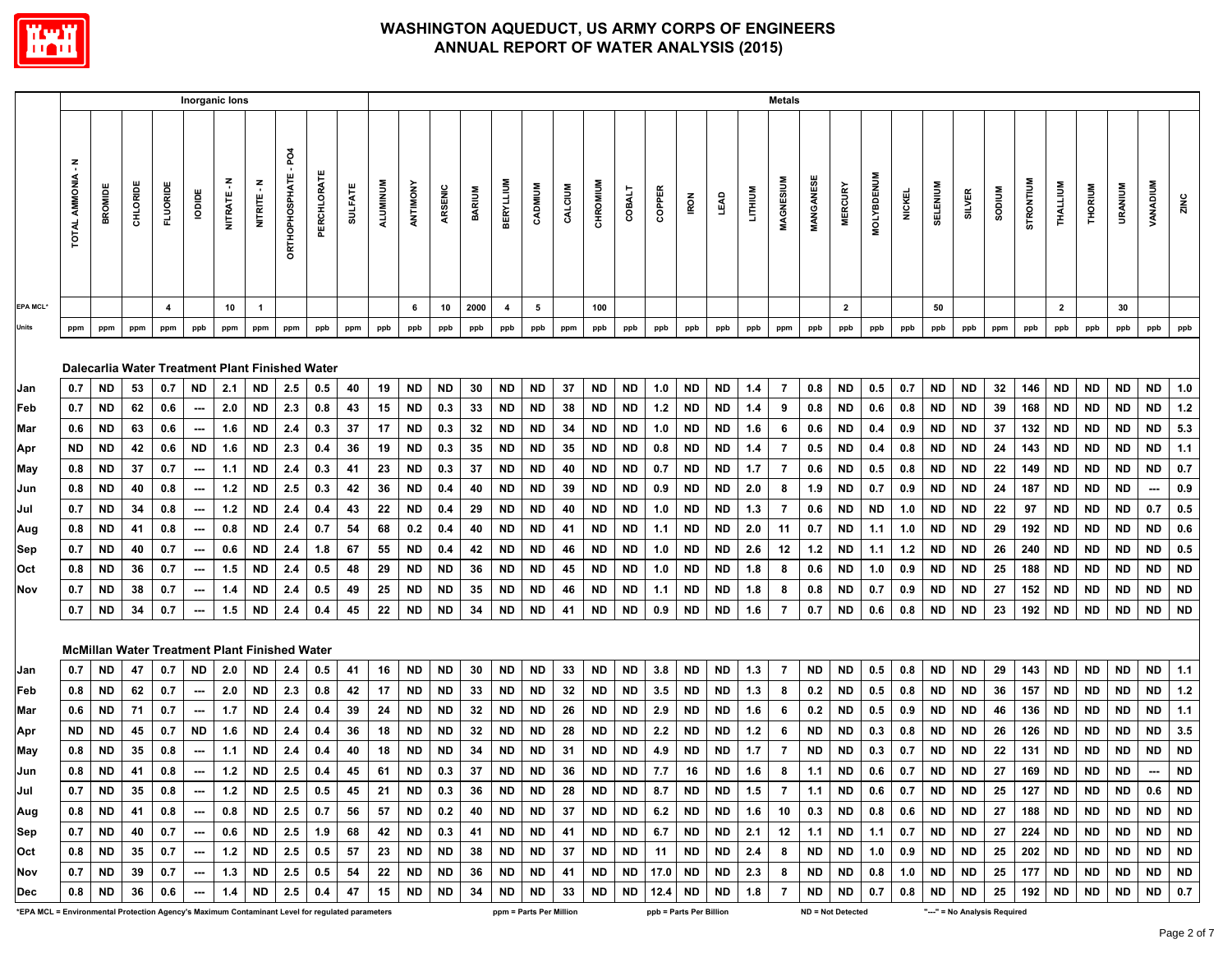

|                                                                                                 |     |                   | <b>Miscellaneous Physical Parameters</b>      |                   |          |                |                      |                        |                        |                                                                               |                             | Microorganisms       |                                            |                           |                               |                                       |                          | <b>Haloacetic Acids (HAAs)</b> |                          |                                  |            | <b>Trihalomethanes (THMs)</b> |                      |                  |                       |                         |                     |                           |                     |                  | <b>Volatile Organic Compounds (VOCs)</b> |                |                      |                      |                              |               |                 |                 |                       |           |                     |
|-------------------------------------------------------------------------------------------------|-----|-------------------|-----------------------------------------------|-------------------|----------|----------------|----------------------|------------------------|------------------------|-------------------------------------------------------------------------------|-----------------------------|----------------------|--------------------------------------------|---------------------------|-------------------------------|---------------------------------------|--------------------------|--------------------------------|--------------------------|----------------------------------|------------|-------------------------------|----------------------|------------------|-----------------------|-------------------------|---------------------|---------------------------|---------------------|------------------|------------------------------------------|----------------|----------------------|----------------------|------------------------------|---------------|-----------------|-----------------|-----------------------|-----------|---------------------|
|                                                                                                 |     | <b>ALKALINITY</b> | CONDUCTIVITY                                  | <b>TEMPERATUR</b> | CHLORINE | TOTAL HARDNESS | TOTAL ORGANIC CARBON | TOTAL DISSOLVED SOLIDS | TOTAL SUSPENDED SOLIDS | TURBIDITY (Average)                                                           | TOTAL COLIFORM (% positive) | E. COLI (% positive) | <b>COUNT</b><br><b>HETEROTROPHIC PLATE</b> | <b>DIBROMOACETIC ACID</b> | ACID<br><b>DICHLOROACETIC</b> | <b>ACID</b><br><b>MONOBROMOACETIC</b> | MONOCHLOROACETIC ACID    | TRICHLOROACETIC ACID           | TOTAL HALOACETIC ACIDS   | ACID<br><b>BROMOCHLOROACETIC</b> | CHLOROFORM | <b>BROMODICHLOROMETHANE</b>   | CHLORODIBROMOMETHANE | <b>BROMOFORM</b> | TOTAL TRIHALOMETHANES | <b>BENZENE</b>          | <b>BROMOBENZENE</b> | <b>BROMOCHLOROMETHANE</b> | <b>BROMOMETHANE</b> | tert-BUTYLBENZEN | sec-BUTYLBENZENE                         | n-BUTYLBENZENE | CARBON TETRACHLORIDE | <b>CHLOROBENZENE</b> | CHLOROETHANE                 | CHLOROMETHANE | 2-CHLOROTOLUENE | 4-CHLOROTOLUENE | <b>DIBROMOMETHANE</b> |           | 1,4-DICHLOROBENZENE |
| EPA MCL*                                                                                        |     |                   |                                               |                   |          |                |                      |                        |                        |                                                                               |                             |                      |                                            |                           |                               |                                       |                          |                                |                          |                                  |            |                               |                      |                  |                       | 5                       |                     |                           |                     |                  |                                          |                | 5                    | 100                  |                              |               |                 |                 |                       |           | 75                  |
| Units                                                                                           |     | ppm               | uS/cm                                         | $\mathsf{P}$      | ppm      | ppm            | ppm                  | ppm                    | ppm                    | <b>NTU</b>                                                                    | $% +$                       | $% +$                | CFU/mL                                     | ppb                       | ppb                           | ppb                                   | ppb                      | ppb                            | ppb                      | ppb                              | ppb        | ppb                           | ppb                  | ppb              | ppb                   | ppb                     | ppb                 | ppb                       | ppb                 | ppb              | ppb                                      | ppb            | ppb                  | ppb                  | ppb                          | ppb           | ppb             | ppb             | ppb                   | ppb       | ppb                 |
|                                                                                                 |     |                   |                                               |                   |          |                |                      |                        |                        | Dalecarlia Water Treatment Plant Finished Water                               |                             |                      |                                            |                           |                               |                                       |                          |                                |                          |                                  |            |                               |                      |                  |                       |                         |                     |                           |                     |                  |                                          |                |                      |                      |                              |               |                 |                 |                       |           |                     |
| Jan                                                                                             | 7.7 | 68                | 412                                           | 41                | 3.7      | 123            | 1.4                  |                        | 205 ND                 | 0.03                                                                          | 0.0                         | 0.0                  | $\mathbf{1}$                               | ---                       | ---                           | ---                                   |                          | ---                            | $\overline{\phantom{a}}$ | ---                              | 7.2        | 5.6                           | 2.0                  | <b>ND</b>        | 15                    | <b>ND</b>               | <b>ND</b>           | <b>ND</b>                 | <b>ND</b>           | <b>ND</b>        | <b>ND</b>                                | <b>ND</b>      | <b>ND</b>            | <b>ND</b>            | <b>ND</b>                    | <b>ND</b>     | <b>ND</b>       | <b>ND</b>       | <b>ND</b>             | <b>ND</b> | <b>ND</b>           |
| Feb                                                                                             | 7.7 | 78                | 451                                           | 39                | 3.7      | 131            | 1.3                  | 157                    | <b>ND</b>              | 0.03                                                                          | 0.0                         | 0.0                  | $<$ 1                                      | <b>ND</b>                 | 5.3                           | ND                                    | <b>ND</b>                | 4.8                            | 10                       | 2.3                              | 6.2        | 5.7                           | 2.1                  | ND               | 14                    | <b>ND</b>               | <b>ND</b>           | <b>ND</b>                 |                     | <b>ND</b>        | <b>ND</b>                                | <b>ND</b>      | <b>ND</b>            | <b>ND</b>            | <b>ND</b>                    | <b>ND</b>     | <b>ND</b>       | <b>ND</b>       | <b>ND</b>             | <b>ND</b> | <b>ND</b>           |
| Mar                                                                                             | 7.7 | 58                | 409                                           | 44                | 3.7      | 113            | 1.5                  | 148                    | <b>ND</b>              | 0.03                                                                          | 0.0                         | 0.0                  | <1                                         |                           |                               |                                       |                          | ---                            |                          |                                  | 13.1       | 6.6                           | 1.3                  | <b>ND</b>        | 21                    | <b>ND</b>               | ND                  | <b>ND</b>                 |                     | ND               | ND                                       | <b>ND</b>      | <b>ND</b>            | <b>ND</b>            | <b>ND</b>                    | ND            | <b>ND</b>       | <b>ND</b>       | <b>ND</b>             | ND        | <b>ND</b>           |
| Apr                                                                                             | 7.7 | 69                | 350                                           | 59                | 3.5      | 117            | 1.5                  | 233                    | <b>ND</b>              | 0.04                                                                          | 0.0                         | 0.0                  | <1                                         |                           |                               |                                       |                          |                                |                          |                                  | 23.9       | 10.9                          | 2.3                  | <b>ND</b>        | 37                    | <b>ND</b>               | <b>ND</b>           | <b>ND</b>                 | <b>ND</b>           | <b>ND</b>        | <b>ND</b>                                | <b>ND</b>      | <b>ND</b>            | <b>ND</b>            | <b>ND</b>                    | <b>ND</b>     | <b>ND</b>       | <b>ND</b>       | <b>ND</b>             | <b>ND</b> | ND                  |
| May                                                                                             | 7.7 | 73                | 365                                           | 72                | 3.6      | 127            | 1.8                  | 171                    | <b>ND</b>              | 0.05                                                                          | 0.0                         | 0.0                  | $<$ 1                                      | <b>ND</b>                 | 16.0                          | <b>ND</b>                             | 2.3                      | 17.4                           | 36                       | 4.5                              | 32.4       | 13.3                          | 2.8                  | <b>ND</b>        | 49                    | <b>ND</b>               | ND                  | <b>ND</b>                 |                     | <b>ND</b>        | ND                                       | <b>ND</b>      | <b>ND</b>            | <b>ND</b>            | <b>ND</b>                    | <b>ND</b>     | <b>ND</b>       | <b>ND</b>       | <b>ND</b>             | <b>ND</b> | <b>ND</b>           |
| Jun                                                                                             | 7.7 | 80                | 397                                           | 78                | 3.6      | 131            | 2.3                  | 234                    | $\mathbf{2}$           | 0.05                                                                          | 0.0                         | 0.0                  | $\overline{2}$                             |                           |                               |                                       |                          |                                |                          |                                  |            | 32.2 12.6                     | 2.3                  | ND               | 47                    | <b>ND</b>               | ND                  | <b>ND</b>                 |                     | <b>ND</b>        | ND                                       | <b>ND</b>      | <b>ND</b>            | <b>ND</b>            | <b>ND</b>                    | <b>ND</b>     | <b>ND</b>       | <b>ND</b>       | <b>ND</b>             | <b>ND</b> | <b>ND</b>           |
| Jul                                                                                             | 7.7 | 77                | 360                                           | 79                | 3.6      | 126            | 2.0                  | 194                    | <b>ND</b>              | 0.04                                                                          | 0.0                         | 0.0                  | 31                                         |                           |                               |                                       |                          |                                | ---                      | ---                              |            | $33.5$ 13.0                   | 2.8                  | <b>ND</b>        | 49                    | <b>ND</b>               | ND                  | <b>ND</b>                 | <b>ND</b>           | <b>ND</b>        | <b>ND</b>                                | <b>ND</b>      | ND                   | <b>ND</b>            | <b>ND</b>                    | <b>ND</b>     | <b>ND</b>       | <b>ND</b>       | <b>ND</b>             | ND ND     |                     |
| Aug                                                                                             | 7.7 | 95                | 430                                           | 81                | 3.6      | 145            | 1.8                  | 242                    | <b>ND</b>              | 0.04                                                                          | 0.0                         | 0.0                  | $\overline{2}$                             | $1.3$                     | 12.2                          | ND                                    | 2.0                      | 10.5                           | 26                       | 5.6                              | 24.8       | 17.1                          | 6.4                  | ND               | 48                    | <b>ND</b>               | ND                  | <b>ND</b>                 |                     | <b>ND</b>        | <b>ND</b>                                | <b>ND</b>      | <b>ND</b>            | <b>ND</b>            | <b>ND</b>                    | <b>ND</b>     | <b>ND</b>       | <b>ND</b>       | <b>ND</b>             | <b>ND</b> | ND                  |
| Sep                                                                                             | 7.7 | 91                | 446                                           | 77                | 3.8      | 164            | 1.7                  | 217                    | <b>ND</b>              | 0.04                                                                          | 0.0                         | 0.0                  | 5                                          |                           | ---                           | ---                                   | $\overline{\phantom{a}}$ | $\overline{\phantom{a}}$       | ---                      |                                  |            | 21.8 19.4                     | 9.4                  | 0.9              | 52                    | <b>ND</b>               | ND                  | <b>ND</b>                 |                     | <b>ND</b>        | <b>ND</b>                                | <b>ND</b>      | ND.                  | <b>ND</b>            | <b>ND</b>                    | <b>ND</b>     | <b>ND</b>       | <b>ND</b>       | <b>ND</b>             | <b>ND</b> | <b>ND</b>           |
| Oct                                                                                             | 7.7 | 99                | 419                                           | 64                | 3.8      | 146            | 2.2                  | 204                    | <b>ND</b>              | 0.04                                                                          | 0.0                         | 0.0                  | $\blacktriangleleft$                       | ---                       |                               | ---                                   | ---                      | ---                            | ---                      | ---                              |            | 23.4 10.0                     | 1.5                  | <b>ND</b>        | 35                    | <b>ND</b>               | <b>ND</b>           | <b>ND</b>                 | <b>ND</b>           | <b>ND</b>        | <b>ND</b>                                | <b>ND</b>      | <b>ND</b>            | <b>ND</b>            | <b>ND</b>                    | <b>ND</b>     | <b>ND</b>       | <b>ND</b>       | <b>ND</b>             | <b>ND</b> | ND                  |
| Nov                                                                                             | 7.7 | 92                | 407                                           | 57                | 3.7      | 149            | 2.0                  | 234                    | <b>ND</b>              | 0.04                                                                          | 0.0                         | 0.0                  | $\overline{1}$                             | 1.0                       | 11.2                          | ND                                    | 1.4                      | 12.5                           | 26                       |                                  | 4.9 18.9   | 15.5                          | 4.9                  | <b>ND</b>        | 39                    | <b>ND</b>               | ND                  | <b>ND</b>                 |                     | <b>ND</b>        | ND                                       | <b>ND</b>      | <b>ND</b>            | <b>ND</b>            | <b>ND</b>                    | <b>ND</b>     | ND.             | <b>ND</b>       | <b>ND</b>             | <b>ND</b> | <b>ND</b>           |
|                                                                                                 | 7.7 | 81                | 374                                           | 51                | 3.6      | 131            | 1.7                  | 227                    | <b>ND</b>              | 0.04                                                                          | 0.0                         | 0.0                  | <1                                         | ---                       | $\sim$                        | ---                                   | ---                      | $\hspace{0.05cm} \cdots$       | $\hspace{0.05cm} \cdots$ | ---                              | 11.9       | 9.1                           | 2.5                  | <b>ND</b>        | 24                    | <b>ND</b>               | ND                  | <b>ND</b>                 |                     | <b>ND</b>        | ND.                                      | <b>ND</b>      | ND.                  | <b>ND</b>            | <b>ND</b>                    | <b>ND</b>     | <b>ND</b>       | <b>ND</b>       | <b>ND</b>             | <b>ND</b> | <b>ND</b>           |
|                                                                                                 |     |                   | McMillan Water Treatment Plant Finished Water |                   |          |                |                      |                        |                        |                                                                               |                             |                      |                                            |                           |                               |                                       |                          |                                |                          |                                  |            |                               |                      |                  |                       |                         |                     |                           |                     |                  |                                          |                |                      |                      |                              |               |                 |                 |                       |           |                     |
| Jan                                                                                             | 7.7 | 64                | 379                                           | 46                | 3.7      | $117$ 1.5      |                      |                        | 174 ND                 | 0.02                                                                          | 0.0                         | 0.0                  | <1                                         | ---                       |                               |                                       |                          |                                |                          | ---                              | 7.6        | 5.5                           | 1.6                  | <b>ND</b>        | 15                    | <b>ND</b>               | <b>ND</b>           | <b>ND</b>                 | <b>ND</b>           | <b>ND</b>        | <b>ND</b>                                | <b>ND</b>      | <b>ND</b>            | <b>ND</b>            | <b>ND</b>                    | <b>ND</b>     | <b>ND</b>       | <b>ND</b>       | <b>ND</b>             | <b>ND</b> | <b>ND</b>           |
| Feb                                                                                             | 7.7 | 69                | 452                                           | 43                | 3.7      | 125            | 1.3                  | 115                    | <b>ND</b>              | 0.02                                                                          | 0.0                         | 0.0                  | $<$ 1                                      | <b>ND</b>                 | 6.6                           | <b>ND</b>                             | 1.3                      | 5.7                            | 14                       | 2.7                              | 6.6        | 5.8                           | 2.0                  | <b>ND</b>        | 14                    | <b>ND</b>               | <b>ND</b>           | <b>ND</b>                 |                     | <b>ND</b>        | <b>ND</b>                                | <b>ND</b>      | <b>ND</b>            | <b>ND</b>            | <b>ND</b>                    | <b>ND</b>     | <b>ND</b>       | <b>ND</b>       | <b>ND</b>             | <b>ND</b> | <b>ND</b>           |
| Mar                                                                                             | 7.7 | 58                | 437                                           | 46                | 3.5      | 108            | 1.3                  | 254                    | <b>ND</b>              | 0.02                                                                          | 0.0                         | 0.0                  | <1                                         |                           |                               |                                       |                          |                                |                          |                                  | 7.6        | 6.5                           | 2.3                  | <b>ND</b>        | 16                    | <b>ND</b>               | ND                  | <b>ND</b>                 |                     | <b>ND</b>        | ND                                       | <b>ND</b>      | <b>ND</b>            | <b>ND</b>            | <b>ND</b>                    | <b>ND</b>     | <b>ND</b>       | <b>ND</b>       | <b>ND</b>             | <b>ND</b> | <b>ND</b>           |
| Apr                                                                                             | 7.7 | 60                | 343                                           | 59                | 3.1      | 102            | 1.5                  | 215                    | $\mathbf{1}$           | 0.02                                                                          | 0.0                         | 0.0                  | <1                                         |                           |                               |                                       |                          |                                |                          |                                  | 19.9       | 10.1                          | 2.8                  | <b>ND</b>        | 33                    | <b>ND</b>               | ND                  | <b>ND</b>                 | <b>ND</b>           | <b>ND</b>        | <b>ND</b>                                | <b>ND</b>      | <b>ND</b>            | <b>ND</b>            | <b>ND</b>                    | <b>ND</b>     | <b>ND</b>       | <b>ND</b>       | <b>ND</b>             | <b>ND</b> | <b>ND</b>           |
| May                                                                                             | 7.7 | 60                | 335                                           | 70                | 3.6      | 112            | 1.6                  | 162                    | <b>ND</b>              | 0.03                                                                          | 0.0                         | 0.0                  | $<$ 1                                      | 1.1                       | 12.7                          | ND                                    | 1.5                      | 10.6                           | 26                       | 4.9                              |            | 26.5 14.3                     | 4.7                  | <b>ND</b>        | 46                    | <b>ND</b>               | ND                  | <b>ND</b>                 |                     | <b>ND</b>        | ND                                       | <b>ND</b>      | ND                   | <b>ND</b>            | ND                           | <b>ND</b>     | <b>ND</b>       | <b>ND</b>       | <b>ND</b>             | <b>ND</b> | <b>ND</b>           |
| Jun                                                                                             | 7.7 | 72                | 389                                           | 76                | 3.7      | 126            | 2.0                  | 224                    | <b>ND</b>              | 0.04                                                                          | 0.0                         | 0.0                  | $\mathbf{3}$                               | ---                       | $\hspace{0.05cm} \ldots$      | ---                                   | ---                      | $\hspace{0.05cm} \cdots$       | ---                      | $\sim$                           |            | 48.2 14.5 2.5                 |                      | <b>ND</b>        | 65                    | ND                      | <b>ND</b>           | <b>ND</b>                 | $\sim$              | <b>ND</b>        | <b>ND</b>                                | <b>ND</b>      | <b>ND</b>            | <b>ND</b>            | <b>ND</b>                    | <b>ND</b>     | <b>ND</b>       | <b>ND</b>       | <b>ND</b>             | <b>ND</b> | ND                  |
| Jul                                                                                             |     |                   |                                               |                   |          |                |                      |                        |                        | 7.7   64   354   79   3.7   113   2.0   145   ND  0.03   0.0   0.0   50       |                             |                      |                                            |                           | $-1 - 1$                      |                                       |                          |                                |                          |                                  |            |                               |                      |                  |                       |                         |                     |                           |                     |                  |                                          |                |                      |                      |                              |               |                 |                 |                       |           |                     |
| Aug                                                                                             |     |                   |                                               |                   |          |                |                      |                        |                        |                                                                               |                             |                      |                                            |                           |                               |                                       |                          |                                |                          |                                  |            |                               |                      |                  |                       |                         |                     |                           |                     |                  |                                          |                |                      |                      |                              |               |                 |                 |                       |           |                     |
| Sep                                                                                             |     |                   |                                               |                   |          |                |                      |                        |                        | $ 7.7 79 429 78 3.7 151 1.6 230 ND 0.03 0.0 0.0 18   $                        |                             |                      |                                            |                           |                               |                                       |                          |                                |                          |                                  |            |                               |                      |                  |                       |                         |                     |                           |                     |                  |                                          |                |                      |                      |                              |               |                 |                 |                       |           |                     |
| Oct                                                                                             |     |                   |                                               |                   |          |                |                      |                        |                        |                                                                               |                             |                      |                                            |                           |                               |                                       |                          |                                |                          |                                  |            |                               |                      |                  |                       |                         |                     |                           |                     |                  |                                          |                |                      |                      |                              |               |                 |                 |                       |           |                     |
| Nov                                                                                             |     |                   |                                               |                   |          |                |                      |                        |                        |                                                                               |                             |                      |                                            |                           |                               |                                       |                          |                                |                          |                                  |            |                               |                      |                  |                       |                         |                     |                           |                     |                  |                                          |                |                      |                      |                              |               |                 |                 |                       |           |                     |
| Dec                                                                                             |     |                   |                                               |                   |          |                |                      |                        |                        | 7.7   77   377   54   3.7   127   1.6   240   2   0.02   0.0   0.0   15   --- |                             |                      |                                            |                           | . 1                           |                                       |                          |                                |                          |                                  |            |                               |                      |                  |                       |                         |                     |                           |                     |                  |                                          |                |                      |                      |                              |               |                 |                 |                       |           |                     |
| *EPA MCL = Environmental Protection Agency's Maximum Contaminant Level for regulated parameters |     |                   |                                               |                   |          |                |                      |                        |                        |                                                                               |                             |                      |                                            |                           |                               |                                       |                          | ppm = Parts Per Million        |                          |                                  |            |                               |                      |                  |                       | ppb = Parts Per Billion |                     |                           | ND = Not Detected   |                  |                                          |                |                      |                      | "---" = No Analysis Required |               |                 |                 |                       |           |                     |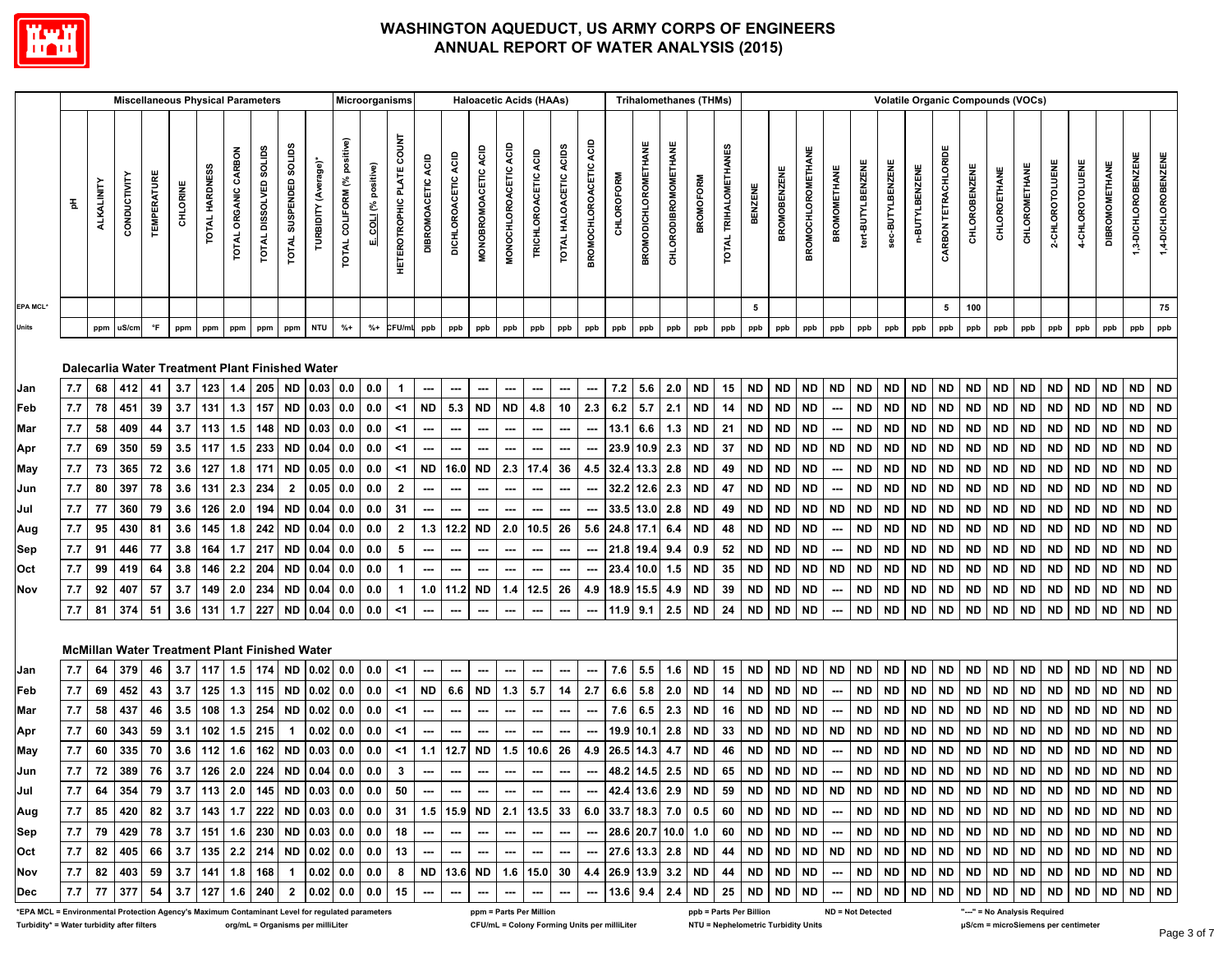

|                 | Oxygenates & Other VOCs<br><b>Volatile Organic Compounds</b> |                         |                    |                    |                            |                          |                      |                     |                     |                                                                                                                                                                                                                             |                           |                         |                     |              |                            |                         |                    |                           |             |                 |           |                           |                           |                            |           |                        |                        |                       |                       |                          |                               |                        |                        |                        |               |                |                  |                             |                              |                                |                                     |                               |                          |                          |                                 |
|-----------------|--------------------------------------------------------------|-------------------------|--------------------|--------------------|----------------------------|--------------------------|----------------------|---------------------|---------------------|-----------------------------------------------------------------------------------------------------------------------------------------------------------------------------------------------------------------------------|---------------------------|-------------------------|---------------------|--------------|----------------------------|-------------------------|--------------------|---------------------------|-------------|-----------------|-----------|---------------------------|---------------------------|----------------------------|-----------|------------------------|------------------------|-----------------------|-----------------------|--------------------------|-------------------------------|------------------------|------------------------|------------------------|---------------|----------------|------------------|-----------------------------|------------------------------|--------------------------------|-------------------------------------|-------------------------------|--------------------------|--------------------------|---------------------------------|
|                 | 1,2-DICHLOROBENZENE                                          | DICHLORODIFLUOROMETHANE | 1,1-DICHLOROETHANE | 1,2-DICHLOROETHANE | trans-1,2-DICHLOROETHYLENE | cis-1,2-DICHLOROETHYLENE | 1,1-DICHLOROETHYLENE | 1,3-DICHLOROPROPANE | 2,2-DICHLOROPROPANE | 1,2-DICHLOROPROPANE                                                                                                                                                                                                         | trans-1,3-DICHLOROPROPENE | cis-1,3-DICHLOROPROPENE | 1,1-DICHLOROPROPENE | ETHYLBENZENE | <b>HEXACHLOROBUTADIENE</b> | <b>ISOPROPYLBENZENE</b> | 4-ISOPROPYLTOLUENE | <b>METHYLENE CHLORIDE</b> | NAPHTHALENE | n-PROPYLBENZENE | STYRENE   | 1,1,1,2-TETRACHLOROETHANE | 1,1,2,2-TETRACHLOROETHANE | <b>TETRACHLOROETHYLENE</b> | TOLUENE   | 1,2,3-TRICHLOROBENZENE | 1,2,4-TRICHLOROBENZENE | 1,1,1-TRICHLOROETHANE | 1,1,2-TRICHLOROETHANE | <b>TRICHLOROETHYLENE</b> | <b>TRICHLOROFLUOROMETHANE</b> | 1,2,3-TRICHLOROPROPANE | 1,2,4-TRIMETHYLBENZENE | 1,3,5-TRIMETHYLBENZENE | TOTAL XYLENES | VINYL CHLORIDE | 2-BUTANONE (MEK) | 4-METHYL-2-PENTANONE (MIBK) | ETHER<br><b>DI-ISOPROPYL</b> | METHYL TERT-BUTYL ETHER (MTBE) | <b>TERT-AMYL ETHYL ETHER (TAME)</b> | TERT-BUTYL ETHYL ETHER (TBEE) | <b>BROMOETHANE</b>       | CARBON DISULFIDE         | <b>TRICHLOROTRIFLUOROETHANE</b> |
| <b>EPA MCL*</b> | 600                                                          |                         |                    | 5                  | 100                        | 70                       | $\overline{7}$       |                     |                     | 5                                                                                                                                                                                                                           |                           |                         |                     | 700          |                            |                         |                    | 5                         |             |                 | 100       |                           |                           | 5                          | 1000      |                        | 70                     | 200                   | 5                     | 5                        |                               |                        |                        |                        | 10,000        | $\overline{2}$ |                  |                             |                              |                                |                                     |                               |                          |                          |                                 |
| Units           | ppb                                                          | ppb                     | ppb                | ppb                | ppb                        | ppb                      | ppb                  | ppb                 | ppb                 | ppb                                                                                                                                                                                                                         | ppb                       | ppb                     | ppb                 | ppb          | ppb                        | ppb                     | ppb                | ppb                       | ppb         | ppb             | ppb       | ppb                       | ppb                       | ppb                        | ppb       | ppb                    | ppb                    | ppb                   | ppb                   | ppb                      | ppb                           | ppb                    | ppb                    | ppb                    | ppb           | ppb            | ppb              | ppb                         | ppb                          | ppb                            | ppb                                 | ppb                           | ppb                      | ppb                      | ppb                             |
|                 |                                                              |                         |                    |                    |                            |                          |                      |                     |                     |                                                                                                                                                                                                                             |                           |                         |                     |              |                            |                         |                    |                           |             |                 |           |                           |                           |                            |           |                        |                        |                       |                       |                          |                               |                        |                        |                        |               |                |                  |                             |                              |                                |                                     |                               |                          |                          |                                 |
|                 |                                                              |                         |                    |                    |                            |                          |                      |                     |                     | Dalecarlia Water Treatment Plant Finished Water                                                                                                                                                                             |                           |                         |                     |              |                            |                         |                    |                           |             |                 |           |                           |                           |                            |           |                        |                        |                       |                       |                          |                               |                        |                        |                        |               |                |                  |                             |                              |                                |                                     |                               |                          |                          |                                 |
| Jan             | ND.                                                          | <b>ND</b>               | <b>ND</b>          | <b>ND</b>          | <b>ND</b>                  | ND                       | <b>ND</b>            | <b>ND</b>           | <b>ND</b>           | <b>ND</b>                                                                                                                                                                                                                   | ND                        | ND                      | <b>ND</b>           | ND           | <b>ND</b>                  | <b>ND</b>               | <b>ND</b>          | <b>ND</b>                 | ND          | <b>ND</b>       | ND        | <b>ND</b>                 | <b>ND</b>                 | ND                         | ND        | <b>ND</b>              | <b>ND</b>              | <b>ND</b>             | ND                    | <b>ND</b>                | <b>ND</b>                     | <b>ND</b>              | <b>ND</b>              | <b>ND</b>              | <b>ND</b>     | <b>ND</b>      | <b>ND</b>        | ND                          | <b>ND</b>                    | <b>ND</b>                      | <b>ND</b>                           | <b>ND</b>                     | <b>ND</b>                | ND.                      | <b>ND</b>                       |
| Feb             | ND                                                           | <b>ND</b>               | <b>ND</b>          | <b>ND</b>          | <b>ND</b>                  | <b>ND</b>                | <b>ND</b>            | <b>ND</b>           | <b>ND</b>           | <b>ND</b>                                                                                                                                                                                                                   | <b>ND</b>                 | <b>ND</b>               | <b>ND</b>           | <b>ND</b>    | <b>ND</b>                  | <b>ND</b>               | <b>ND</b>          | <b>ND</b>                 | <b>ND</b>   | <b>ND</b>       | <b>ND</b> | <b>ND</b>                 | <b>ND</b>                 | <b>ND</b>                  | <b>ND</b> | <b>ND</b>              | <b>ND</b>              | <b>ND</b>             | <b>ND</b>             | <b>ND</b>                | <b>ND</b>                     | <b>ND</b>              | <b>ND</b>              | <b>ND</b>              | <b>ND</b>     | <b>ND</b>      | ---              | ---                         | ---                          | ---                            | ---                                 | ---                           | $\hspace{0.05cm} \cdots$ | ---                      | ---                             |
| Mar             | ND                                                           | <b>ND</b>               | <b>ND</b>          | ND                 | <b>ND</b>                  | ND                       | <b>ND</b>            | <b>ND</b>           | <b>ND</b>           | <b>ND</b>                                                                                                                                                                                                                   | <b>ND</b>                 | ND.                     | <b>ND</b>           | <b>ND</b>    | <b>ND</b>                  | <b>ND</b>               | <b>ND</b>          | <b>ND</b>                 | ND.         | <b>ND</b>       | ND        | <b>ND</b>                 | ND                        | ND.                        | ND        | <b>ND</b>              | <b>ND</b>              | <b>ND</b>             | <b>ND</b>             | <b>ND</b>                | <b>ND</b>                     | <b>ND</b>              | <b>ND</b>              | <b>ND</b>              | <b>ND</b>     | <b>ND</b>      |                  |                             |                              |                                |                                     |                               |                          | ---                      | ---                             |
| Apr             | ND                                                           | <b>ND</b>               | <b>ND</b>          | ND                 | <b>ND</b>                  | <b>ND</b>                | <b>ND</b>            | <b>ND</b>           | <b>ND</b>           | <b>ND</b>                                                                                                                                                                                                                   | <b>ND</b>                 | <b>ND</b>               | <b>ND</b>           | <b>ND</b>    | <b>ND</b>                  | <b>ND</b>               | ND                 | <b>ND</b>                 | ND          | <b>ND</b>       | <b>ND</b> | <b>ND</b>                 | ND                        | <b>ND</b>                  | <b>ND</b> | <b>ND</b>              | <b>ND</b>              | <b>ND</b>             | <b>ND</b>             | <b>ND</b>                | <b>ND</b>                     | <b>ND</b>              | <b>ND</b>              | ND                     | <b>ND</b>     | <b>ND</b>      | <b>ND</b>        | <b>ND</b>                   | ND                           | <b>ND</b>                      | <b>ND</b>                           | <b>ND</b>                     | ND                       | ND                       | <b>ND</b>                       |
| May             | <b>ND</b>                                                    | <b>ND</b>               | <b>ND</b>          | <b>ND</b>          | <b>ND</b>                  | <b>ND</b>                | <b>ND</b>            | <b>ND</b>           | <b>ND</b>           | <b>ND</b>                                                                                                                                                                                                                   | <b>ND</b>                 | <b>ND</b>               | <b>ND</b>           | <b>ND</b>    | <b>ND</b>                  | <b>ND</b>               | <b>ND</b>          | <b>ND</b>                 | <b>ND</b>   | <b>ND</b>       | <b>ND</b> | <b>ND</b>                 | <b>ND</b>                 | <b>ND</b>                  | <b>ND</b> | <b>ND</b>              | <b>ND</b>              | <b>ND</b>             | <b>ND</b>             | <b>ND</b>                | <b>ND</b>                     | <b>ND</b>              | <b>ND</b>              | <b>ND</b>              | <b>ND</b>     | <b>ND</b>      | ---              | ---                         | ---                          |                                | ---                                 | ---                           |                          | ---                      | ---                             |
| Jun             | <b>ND</b>                                                    | <b>ND</b>               | <b>ND</b>          | <b>ND</b>          | <b>ND</b>                  | ND                       | <b>ND</b>            | <b>ND</b>           | <b>ND</b>           | <b>ND</b>                                                                                                                                                                                                                   | <b>ND</b>                 | ND                      | <b>ND</b>           | <b>ND</b>    | <b>ND</b>                  | <b>ND</b>               | <b>ND</b>          | <b>ND</b>                 | <b>ND</b>   | <b>ND</b>       | <b>ND</b> | <b>ND</b>                 | <b>ND</b>                 | ND.                        | ND        | <b>ND</b>              | <b>ND</b>              | <b>ND</b>             | ND.                   | <b>ND</b>                | <b>ND</b>                     | <b>ND</b>              | <b>ND</b>              | <b>ND</b>              | ND            | ND             |                  |                             |                              |                                |                                     |                               |                          |                          |                                 |
| Jul             | <b>ND</b>                                                    | <b>ND</b>               | <b>ND</b>          | <b>ND</b>          | <b>ND</b>                  | <b>ND</b>                | <b>ND</b>            | <b>ND</b>           | <b>ND</b>           | <b>ND</b>                                                                                                                                                                                                                   | <b>ND</b>                 | <b>ND</b>               | <b>ND</b>           | <b>ND</b>    | <b>ND</b>                  | <b>ND</b>               | <b>ND</b>          | <b>ND</b>                 | <b>ND</b>   | <b>ND</b>       | <b>ND</b> | <b>ND</b>                 | <b>ND</b>                 | ND.                        | <b>ND</b> | <b>ND</b>              | <b>ND</b>              | <b>ND</b>             | ND                    | <b>ND</b>                | <b>ND</b>                     | <b>ND</b>              | <b>ND</b>              | <b>ND</b>              | <b>ND</b>     | <b>ND</b>      | <b>ND</b>        | <b>ND</b>                   | <b>ND</b>                    | <b>ND</b>                      | <b>ND</b>                           | <b>ND</b>                     | ND                       | <b>ND</b>                | <b>ND</b>                       |
| Aug             | <b>ND</b>                                                    | <b>ND</b>               | <b>ND</b>          | <b>ND</b>          | <b>ND</b>                  | <b>ND</b>                | <b>ND</b>            | <b>ND</b>           | <b>ND</b>           | <b>ND</b>                                                                                                                                                                                                                   | <b>ND</b>                 | <b>ND</b>               | <b>ND</b>           | <b>ND</b>    | <b>ND</b>                  | <b>ND</b>               | <b>ND</b>          | <b>ND</b>                 | <b>ND</b>   | <b>ND</b>       | <b>ND</b> | ND                        | <b>ND</b>                 | <b>ND</b>                  | <b>ND</b> | <b>ND</b>              | <b>ND</b>              | <b>ND</b>             | <b>ND</b>             | <b>ND</b>                | <b>ND</b>                     | <b>ND</b>              | <b>ND</b>              | <b>ND</b>              | <b>ND</b>     | ND             |                  | ---                         | ---                          | ---                            | ---                                 |                               | ---                      | ---                      | ---                             |
| Sep             | <b>ND</b>                                                    | <b>ND</b>               | <b>ND</b>          | <b>ND</b>          | <b>ND</b>                  | <b>ND</b>                | <b>ND</b>            | <b>ND</b>           | <b>ND</b>           | <b>ND</b>                                                                                                                                                                                                                   | <b>ND</b>                 | <b>ND</b>               | <b>ND</b>           | <b>ND</b>    | <b>ND</b>                  | <b>ND</b>               | <b>ND</b>          | <b>ND</b>                 | <b>ND</b>   | <b>ND</b>       | ND        | <b>ND</b>                 | <b>ND</b>                 | ND                         | <b>ND</b> | <b>ND</b>              | <b>ND</b>              | <b>ND</b>             | <b>ND</b>             | <b>ND</b>                | <b>ND</b>                     | <b>ND</b>              | <b>ND</b>              | <b>ND</b>              | <b>ND</b>     | ND             |                  |                             |                              |                                |                                     |                               |                          | ---                      | ---                             |
| Oct             | <b>ND</b>                                                    | <b>ND</b>               | <b>ND</b>          | <b>ND</b>          | <b>ND</b>                  | ND                       | <b>ND</b>            | <b>ND</b>           | <b>ND</b>           | <b>ND</b>                                                                                                                                                                                                                   | <b>ND</b>                 | <b>ND</b>               | <b>ND</b>           | ND           | <b>ND</b>                  | <b>ND</b>               | <b>ND</b>          | <b>ND</b>                 | ND          | <b>ND</b>       | <b>ND</b> | <b>ND</b>                 | <b>ND</b>                 | ND.                        | <b>ND</b> | <b>ND</b>              | <b>ND</b>              | <b>ND</b>             | ND.                   | <b>ND</b>                | <b>ND</b>                     | <b>ND</b>              | <b>ND</b>              | ND                     | <b>ND</b>     | <b>ND</b>      | <b>ND</b>        | <b>ND</b>                   | <b>ND</b>                    | <b>ND</b>                      | <b>ND</b>                           | <b>ND</b>                     | <b>ND</b>                | <b>ND</b>                | <b>ND</b>                       |
| Nov             | ND                                                           | <b>ND</b>               | ND                 | <b>ND</b>          | ND                         | ND                       | <b>ND</b>            | <b>ND</b>           | <b>ND</b>           | ND                                                                                                                                                                                                                          | ND                        | <b>ND</b>               | <b>ND</b>           | <b>ND</b>    | <b>ND</b>                  | ND                      | ND                 | ND                        | ND          | ND              | <b>ND</b> | ND                        | ND                        | ND                         | ND        | <b>ND</b>              | ND                     | <b>ND</b>             | ND.                   | ND                       | <b>ND</b>                     | ND                     | <b>ND</b>              | ND                     | <b>ND</b>     | ND             | ---              |                             | ---                          | ---                            | ---                                 | ---                           |                          | ---                      | ---                             |
|                 | ND                                                           | <b>ND</b>               | <b>ND</b>          | <b>ND</b>          | <b>ND</b>                  | <b>ND</b>                | <b>ND</b>            | <b>ND</b>           | <b>ND</b>           | <b>ND</b>                                                                                                                                                                                                                   | <b>ND</b>                 | <b>ND</b>               | <b>ND</b>           | <b>ND</b>    | <b>ND</b>                  | <b>ND</b>               | <b>ND</b>          | <b>ND</b>                 | ND          | <b>ND</b>       | <b>ND</b> | <b>ND</b>                 | <b>ND</b>                 | ND                         | <b>ND</b> | <b>ND</b>              | <b>ND</b>              | <b>ND</b>             | ND                    | <b>ND</b>                | <b>ND</b>                     | <b>ND</b>              | <b>ND</b>              | <b>ND</b>              | <b>ND</b>     | <b>ND</b>      | ---              |                             |                              |                                | ---                                 | ---                           | ---                      | ---                      | ---                             |
|                 |                                                              |                         |                    |                    |                            |                          |                      |                     |                     |                                                                                                                                                                                                                             |                           |                         |                     |              |                            |                         |                    |                           |             |                 |           |                           |                           |                            |           |                        |                        |                       |                       |                          |                               |                        |                        |                        |               |                |                  |                             |                              |                                |                                     |                               |                          |                          |                                 |
|                 |                                                              |                         |                    |                    |                            |                          |                      |                     |                     | <b>McMillan Water Treatment Plant Finished Water</b>                                                                                                                                                                        |                           |                         |                     |              |                            |                         |                    |                           |             |                 |           |                           |                           |                            |           |                        |                        |                       |                       |                          |                               |                        |                        |                        |               |                |                  |                             |                              |                                |                                     |                               |                          |                          |                                 |
| Jan             | <b>ND</b>                                                    | <b>ND</b>               | <b>ND</b>          | ND                 | ND                         | ND                       | <b>ND</b>            | <b>ND</b>           | <b>ND</b>           | <b>ND</b>                                                                                                                                                                                                                   | <b>ND</b>                 | ND                      | <b>ND</b>           | <b>ND</b>    | <b>ND</b>                  | <b>ND</b>               | <b>ND</b>          | <b>ND</b>                 | ND          | <b>ND</b>       | <b>ND</b> | <b>ND</b>                 | <b>ND</b>                 | ND.                        | <b>ND</b> | <b>ND</b>              | ND                     | <b>ND</b>             | <b>ND</b>             | <b>ND</b>                | <b>ND</b>                     | <b>ND</b>              | <b>ND</b>              | <b>ND</b>              | ND ND         |                | <b>ND</b>        | <b>ND</b>                   | <b>ND</b>                    | <b>ND</b>                      | <b>ND</b>                           | <b>ND</b>                     | <b>ND</b>                | ND.                      | <b>ND</b>                       |
| Feb             | <b>ND</b>                                                    | <b>ND</b>               | <b>ND</b>          | <b>ND</b>          | <b>ND</b>                  | <b>ND</b>                | <b>ND</b>            | <b>ND</b>           | <b>ND</b>           | <b>ND</b>                                                                                                                                                                                                                   | <b>ND</b>                 | <b>ND</b>               | <b>ND</b>           | <b>ND</b>    | <b>ND</b>                  | <b>ND</b>               | <b>ND</b>          | <b>ND</b>                 | ND          | <b>ND</b>       | <b>ND</b> | <b>ND</b>                 | <b>ND</b>                 | <b>ND</b>                  | <b>ND</b> | <b>ND</b>              | <b>ND</b>              | <b>ND</b>             | <b>ND</b>             | ND                       | <b>ND</b>                     | <b>ND</b>              | <b>ND</b>              | <b>ND</b>              | <b>ND</b>     | <b>ND</b>      |                  |                             |                              |                                |                                     |                               |                          | ---                      | ---                             |
| Mar             | <b>ND</b>                                                    | <b>ND</b>               | <b>ND</b>          | <b>ND</b>          | <b>ND</b>                  | ND                       | ND                   | <b>ND</b>           | <b>ND</b>           | <b>ND</b>                                                                                                                                                                                                                   | <b>ND</b>                 | ND                      | <b>ND</b>           | <b>ND</b>    | <b>ND</b>                  | <b>ND</b>               | <b>ND</b>          | <b>ND</b>                 | ND          | <b>ND</b>       | <b>ND</b> | <b>ND</b>                 | <b>ND</b>                 | ND                         | ND        | <b>ND</b>              | <b>ND</b>              | <b>ND</b>             | ND.                   | ND                       | <b>ND</b>                     | <b>ND</b>              | <b>ND</b>              | ND                     | <b>ND</b>     | <b>ND</b>      |                  |                             |                              |                                |                                     |                               |                          |                          |                                 |
| Apr             | <b>ND</b>                                                    | <b>ND</b>               | <b>ND</b>          | <b>ND</b>          | <b>ND</b>                  | ND                       | <b>ND</b>            | <b>ND</b>           | <b>ND</b>           | <b>ND</b>                                                                                                                                                                                                                   | <b>ND</b>                 | ND                      | <b>ND</b>           | ND           | <b>ND</b>                  | <b>ND</b>               | ND                 | <b>ND</b>                 | ND          | <b>ND</b>       | <b>ND</b> | <b>ND</b>                 | <b>ND</b>                 | ND                         | ND        | <b>ND</b>              | <b>ND</b>              | <b>ND</b>             | ND                    | ND                       | <b>ND</b>                     | <b>ND</b>              | <b>ND</b>              | <b>ND</b>              | ND            | <b>ND</b>      | <b>ND</b>        | <b>ND</b>                   | <b>ND</b>                    | <b>ND</b>                      | <b>ND</b>                           | <b>ND</b>                     | <b>ND</b>                | <b>ND</b>                | <b>ND</b>                       |
| May             | <b>ND</b>                                                    | <b>ND</b>               | <b>ND</b>          | <b>ND</b>          | <b>ND</b>                  | <b>ND</b>                | <b>ND</b>            | <b>ND</b>           | <b>ND</b>           | <b>ND</b>                                                                                                                                                                                                                   | <b>ND</b>                 | <b>ND</b>               | <b>ND</b>           | <b>ND</b>    | <b>ND</b>                  | <b>ND</b>               | <b>ND</b>          | <b>ND</b>                 | <b>ND</b>   | <b>ND</b>       | <b>ND</b> | <b>ND</b>                 | <b>ND</b>                 | ND.                        | <b>ND</b> | <b>ND</b>              | <b>ND</b>              | <b>ND</b>             | <b>ND</b>             | <b>ND</b>                | <b>ND</b>                     | <b>ND</b>              | <b>ND</b>              | <b>ND</b>              | <b>ND</b>     | <b>ND</b>      |                  | ---                         |                              |                                | ---                                 |                               | ---                      | ---                      | ---                             |
| Jun             | <b>ND</b>                                                    | <b>ND</b>               | <b>ND</b>          | <b>ND</b>          | <b>ND</b>                  | <b>ND</b>                | <b>ND</b>            | <b>ND</b>           | <b>ND</b>           | <b>ND</b>                                                                                                                                                                                                                   | <b>ND</b>                 | <b>ND</b>               | <b>ND</b>           | <b>ND</b>    | <b>ND</b>                  | <b>ND</b>               | <b>ND</b>          | <b>ND</b>                 | <b>ND</b>   | <b>ND</b>       | <b>ND</b> | <b>ND</b>                 | <b>ND</b>                 | <b>ND</b>                  | <b>ND</b> | <b>ND</b>              | <b>ND</b>              | <b>ND</b>             | <b>ND</b>             | <b>ND</b>                | <b>ND</b>                     | <b>ND</b>              | <b>ND</b>              | <b>ND</b>              | ND            | <b>ND</b>      |                  |                             |                              |                                |                                     |                               |                          | ---                      |                                 |
| Jul             |                                                              |                         |                    |                    |                            |                          |                      |                     |                     |                                                                                                                                                                                                                             |                           |                         |                     |              |                            |                         |                    |                           |             |                 |           |                           |                           |                            |           |                        |                        |                       |                       |                          |                               |                        |                        |                        |               |                |                  |                             |                              |                                |                                     |                               |                          |                          |                                 |
| Aug             |                                                              |                         |                    |                    |                            |                          |                      |                     |                     |                                                                                                                                                                                                                             |                           |                         |                     |              |                            |                         |                    |                           |             |                 |           |                           |                           |                            |           |                        |                        |                       |                       |                          |                               |                        |                        |                        |               |                |                  |                             | $\sim$                       | $\sim$                         | --- 1                               | $\sim$                        | $\sim$                   | $\sim$                   | $\sim$                          |
| Sep             |                                                              |                         |                    |                    |                            |                          |                      |                     |                     | ---   ---   ---   סוא   סוא   סוא   סוא   סוא   סוא   סוא   סוא   סוא   סוא   סוא   סוא   סוא   סוא   סוא   סוא   סוא   סוא   סוא   סוא   סוא   סוא   סוא   סוא   סוא   סוא   סוא   סוא   סוא   סוא   סוא   סוא   סוא   סוא |                           |                         |                     |              |                            |                         |                    |                           |             |                 |           |                           |                           |                            |           |                        |                        |                       |                       |                          |                               |                        |                        |                        |               |                |                  |                             | $-$                          | $\sim$                         |                                     |                               |                          |                          |                                 |
| Oct             |                                                              |                         |                    |                    |                            |                          |                      |                     |                     |                                                                                                                                                                                                                             |                           |                         |                     |              |                            |                         |                    |                           |             |                 |           |                           |                           |                            |           |                        |                        |                       |                       |                          |                               |                        |                        |                        |               |                |                  |                             |                              |                                |                                     |                               |                          |                          |                                 |
| Nov             |                                                              |                         |                    |                    |                            |                          |                      |                     |                     |                                                                                                                                                                                                                             |                           |                         |                     |              |                            |                         |                    |                           |             |                 |           |                           |                           |                            |           |                        |                        |                       |                       |                          |                               |                        |                        |                        |               |                | $\sim$           | $\sim$                      | $\sim$                       | ---                            | ---                                 | $\overline{a}$                | $\overline{\phantom{a}}$ | $\hspace{0.05cm} \ldots$ | $\sim$                          |
| Dec             |                                                              |                         |                    |                    |                            |                          |                      |                     |                     |                                                                                                                                                                                                                             |                           |                         |                     |              |                            |                         |                    |                           |             |                 |           |                           |                           |                            |           |                        |                        |                       |                       |                          |                               |                        |                        |                        |               |                |                  | $\overline{\phantom{a}}$    | $\hspace{0.05cm} \cdots$     | ---                            | $\overline{\phantom{a}}$            | ---                           | $\hspace{0.05cm} \cdots$ | $\overline{\phantom{a}}$ | $\sim$                          |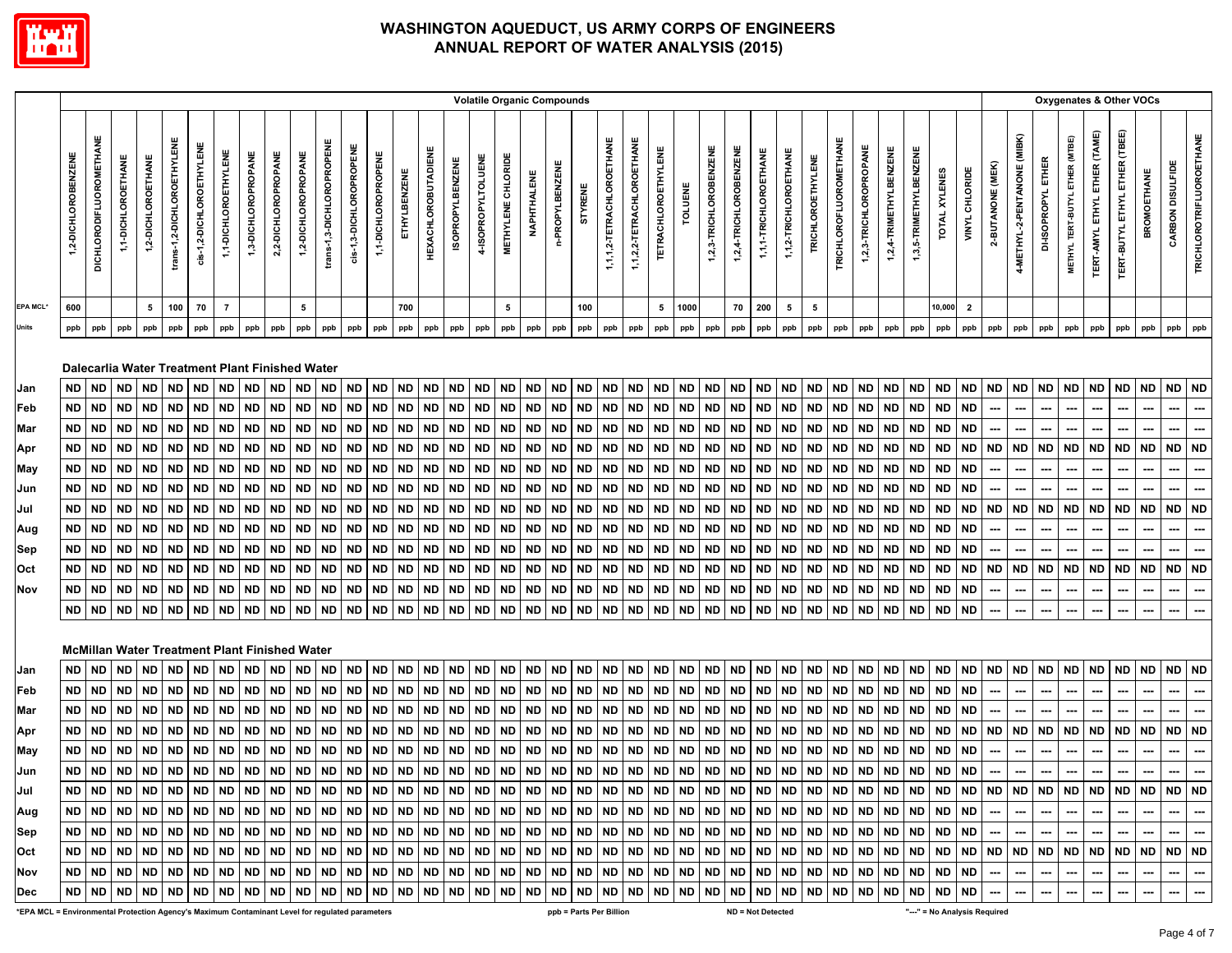

|                                                                                                 |                     |                       |                   |                          |                 |                          |                  |                                                              |               |                  |                      |                          |                      |                      |                             |                      |                          |                          |                          |                          |                 |                          |                          | <b>Synthetic Organic Compounds</b> |                          |                            |                             |                   |           |                          |                  |                          |           |           |            |                              |                 |              |                        |                                                                                                     |                          |                          |           |           |                         |
|-------------------------------------------------------------------------------------------------|---------------------|-----------------------|-------------------|--------------------------|-----------------|--------------------------|------------------|--------------------------------------------------------------|---------------|------------------|----------------------|--------------------------|----------------------|----------------------|-----------------------------|----------------------|--------------------------|--------------------------|--------------------------|--------------------------|-----------------|--------------------------|--------------------------|------------------------------------|--------------------------|----------------------------|-----------------------------|-------------------|-----------|--------------------------|------------------|--------------------------|-----------|-----------|------------|------------------------------|-----------------|--------------|------------------------|-----------------------------------------------------------------------------------------------------|--------------------------|--------------------------|-----------|-----------|-------------------------|
|                                                                                                 | <b>ACENAPHTHENE</b> | <b>ACENAPHTHYLENE</b> | <b>ACETOCHLOR</b> | <b>ACIFLOURFEN</b>       | <b>ALACHLOR</b> | <b>ALDICARB</b>          | ALDICARB SULFONE | ALDICARB SULFOXIDE                                           | <b>ALDRIN</b> | ANTHRACENE       | AROCHLOR 1016 (PCBs) | AROCHLOR 1221 (PCBs)     | AROCHLOR 1232 (PCBs) | AROCHLOR 1242 (PCBs) | AROCHLOR 1248 (PCBs)        | AROCHLOR 1254 (PCBs) | AROCHLOR 1260 (PCBs)     | TOTAL PCBs               | <b>ATRAZINE</b>          | BAYGON                   | <b>BENTAZON</b> | BENZ(a)ANTHRACENE        | BENZO(b)FLUORANTHENE     | <b>BENZO(g,h,I)PERYLENE</b>        | BENZO(a)PYRENE           | <b>BENZO(K)FLUORATHENE</b> | alpha-BHC                   | beta-BHC          | delta-BHC | <b>BROMACIL</b>          | <b>BUTACHLOR</b> | BUTYLBENZYLPHTHALATE     | CAFFEINE  | CARBARYL  | CARBOFURAN | alpha-CHLORDANE              | gamma-CHLORDANE | CHLORDANE    | CHLORPYRIFOS (DURSBAN) | <b>CHLOROBENZILATE</b>                                                                              | CHLORONEB                | <b>CHLOROTHALONIL</b>    | CHRYSENE  | $2,4 - D$ | <b>DALAPON</b>          |
| <b>EPA MCL*</b>                                                                                 |                     |                       |                   |                          | $\mathbf{2}$    |                          |                  |                                                              |               |                  |                      |                          |                      |                      |                             |                      |                          | 0.5                      | $\boldsymbol{\cdot}$     |                          |                 |                          |                          |                                    | 0.2                      |                            |                             |                   |           |                          |                  |                          |           |           | 40         |                              |                 | $\mathbf{2}$ |                        |                                                                                                     |                          |                          |           | 70        | 200                     |
| Units                                                                                           | ppb                 | ppb                   | ppb               | ppb                      | ppb             | ppb                      | ppb              | ppb                                                          | ppb           | ppb              | ppb                  | ppb                      | ppb                  | ppb                  | ppb                         | ppb                  | ppb                      | ppb                      | ppb                      | ppb                      | ppb             | ppb                      | ppb                      | ppb                                | ppb                      | ppb                        | ppb                         | ppb               | ppb       | ppb                      | ppb              | ppb                      | ppb       | ppb       | ppb        | ppb                          | ppb             | ppb          | ppb                    | ppb                                                                                                 | ppb                      | ppb                      | ppb       | ppb       | ppb                     |
| Jan                                                                                             | ND                  | ND                    | <b>ND</b>         | <b>ND</b>                | <b>ND</b>       | <b>ND</b>                | <b>ND</b>        | Dalecarlia Water Treatment Plant Finished Water<br><b>ND</b> | <b>ND</b>     | <b>ND</b>        | <b>ND</b>            | <b>ND</b>                | <b>ND</b>            | <b>ND</b>            | <b>ND</b>                   | ND                   | ND                       | <b>ND</b>                | <b>ND</b>                | ND                       | <b>ND</b>       | <b>ND</b>                | <b>ND</b>                | <b>ND</b>                          | ND                       | <b>ND</b>                  | <b>ND</b>                   | <b>ND</b>         | <b>ND</b> | <b>ND</b>                | <b>ND</b>        | <b>ND</b>                | <b>ND</b> | <b>ND</b> | <b>ND</b>  | <b>ND</b>                    | <b>ND</b>       | ND           | <b>ND</b>              | ND                                                                                                  | <b>ND</b>                | ND                       | ND        | <b>ND</b> | <b>ND</b>               |
| Feb                                                                                             |                     |                       | ---               | ---                      | ---             | ---                      |                  | ---                                                          | ---           | ---              | ---                  | ---                      | ---                  | ---                  | ---                         | ---                  | ---                      | ---                      | ---                      | ---                      | ---             | ---                      | ---                      | ---                                | ---                      | ---                        | ---                         | ---               | ---       | ---                      | ---              | ---                      | ---       | ---       | ---        | ---                          | ---             | ---          | ---                    | ---                                                                                                 | ---                      | ---                      | ---       | ---       | ---                     |
| Mar                                                                                             |                     |                       | ---               | ---                      | ---             |                          |                  |                                                              | ---           | ---              |                      |                          |                      | ---                  | ---                         |                      |                          |                          | ---                      | ---                      | ---             |                          | ---                      | ---                                | ---                      | ---                        |                             | ---               | ---       | ---                      | ---              |                          |           | ---       |            |                              |                 |              | ---                    | ---                                                                                                 |                          |                          |           | ---       |                         |
| Apr                                                                                             | ND                  | <b>ND</b>             | <b>ND</b>         | <b>ND</b>                | ND              | <b>ND</b>                | <b>ND</b>        | <b>ND</b>                                                    | <b>ND</b>     | ND               | <b>ND</b>            | <b>ND</b>                | <b>ND</b>            | <b>ND</b>            | ND                          | <b>ND</b>            | <b>ND</b>                | <b>ND</b>                | <b>ND</b>                | ND                       | <b>ND</b>       | <b>ND</b>                | <b>ND</b>                | <b>ND</b>                          | ND                       | <b>ND</b>                  | <b>ND</b>                   | <b>ND</b>         | <b>ND</b> | ND                       | <b>ND</b>        | <b>ND</b>                | <b>ND</b> | <b>ND</b> | ND         | <b>ND</b>                    | <b>ND</b>       | <b>ND</b>    | <b>ND</b>              | ND                                                                                                  | <b>ND</b>                | ND                       | <b>ND</b> | <b>ND</b> | <b>ND</b>               |
| May                                                                                             |                     |                       |                   |                          |                 |                          |                  |                                                              |               |                  |                      |                          |                      |                      |                             |                      |                          |                          |                          |                          |                 |                          |                          |                                    |                          |                            |                             |                   |           |                          |                  |                          |           |           |            |                              |                 |              |                        |                                                                                                     |                          |                          |           |           |                         |
| Jun                                                                                             |                     |                       |                   |                          |                 |                          |                  |                                                              |               |                  |                      |                          |                      |                      |                             |                      |                          |                          |                          |                          |                 |                          |                          |                                    |                          |                            |                             |                   |           |                          |                  |                          |           |           |            |                              |                 |              |                        |                                                                                                     |                          |                          |           |           |                         |
| Jul                                                                                             | ND                  | <b>ND</b>             | <b>ND</b>         | <b>ND</b>                | <b>ND</b>       | <b>ND</b>                | <b>ND</b>        | <b>ND</b>                                                    | <b>ND</b>     | ND               | <b>ND</b>            | <b>ND</b>                | <b>ND</b>            | <b>ND</b>            | <b>ND</b>                   | <b>ND</b>            | ND                       | <b>ND</b>                | 0.1                      | <b>ND</b>                | ND              | <b>ND</b>                | <b>ND</b>                | <b>ND</b>                          | <b>ND</b>                | <b>ND</b>                  | <b>ND</b>                   | <b>ND</b>         | <b>ND</b> | <b>ND</b>                | <b>ND</b>        | <b>ND</b>                | <b>ND</b> | <b>ND</b> | <b>ND</b>  | <b>ND</b>                    | <b>ND</b>       | <b>ND</b>    | <b>ND</b>              | ND                                                                                                  | <b>ND</b>                | ND                       | <b>ND</b> | <b>ND</b> | <b>ND</b>               |
| Aug                                                                                             |                     |                       | ---               | ---                      | ---             |                          |                  | ---                                                          | ---           | ---              |                      |                          | ---                  | ---                  | ---                         |                      |                          | ---                      | ---                      | ---                      | ---             |                          | ---                      | …                                  |                          | --                         |                             | ---               | ---       |                          | --               |                          | ---       | ---       |            |                              |                 |              | ---                    |                                                                                                     |                          |                          |           | ---       | ---                     |
| Sep                                                                                             |                     |                       |                   |                          |                 |                          |                  |                                                              |               |                  |                      |                          |                      |                      |                             |                      |                          |                          | ---                      |                          |                 |                          |                          | ---                                |                          |                            |                             |                   |           |                          |                  |                          |           |           |            |                              |                 |              |                        |                                                                                                     |                          |                          |           |           |                         |
| Oct                                                                                             | <b>ND</b>           | <b>ND</b>             | <b>ND</b>         | <b>ND</b>                | <b>ND</b>       | <b>ND</b>                | <b>ND</b>        | <b>ND</b>                                                    | <b>ND</b>     | ND               | <b>ND</b>            | <b>ND</b>                | <b>ND</b>            | <b>ND</b>            | ND                          | <b>ND</b>            | <b>ND</b>                | <b>ND</b>                | <b>ND</b>                | ND                       | <b>ND</b>       | <b>ND</b>                | <b>ND</b>                | <b>ND</b>                          | <b>ND</b>                | <b>ND</b>                  | <b>ND</b>                   | <b>ND</b>         | <b>ND</b> | <b>ND</b>                | <b>ND</b>        | <b>ND</b>                | <b>ND</b> | <b>ND</b> | ND         | <b>ND</b>                    | <b>ND</b>       | <b>ND</b>    | <b>ND</b>              | <b>ND</b>                                                                                           | <b>ND</b>                | <b>ND</b>                | <b>ND</b> | <b>ND</b> | <b>ND</b>               |
| Nov                                                                                             |                     |                       |                   |                          |                 |                          |                  |                                                              |               |                  |                      |                          |                      |                      |                             |                      |                          |                          |                          |                          |                 |                          |                          |                                    |                          |                            |                             |                   |           |                          |                  |                          |           |           |            |                              |                 |              |                        |                                                                                                     |                          |                          |           |           |                         |
|                                                                                                 |                     |                       | ---               | ---                      |                 |                          |                  |                                                              | ---           |                  |                      |                          |                      | ---                  |                             |                      |                          |                          | ---                      |                          |                 |                          |                          | ---                                |                          |                            |                             |                   |           |                          |                  |                          |           |           |            |                              |                 |              |                        |                                                                                                     |                          |                          |           |           |                         |
|                                                                                                 |                     |                       |                   |                          |                 |                          |                  | <b>McMillan Water Treatment Plant Finished Water</b>         |               |                  |                      |                          |                      |                      |                             |                      |                          |                          |                          |                          |                 |                          |                          |                                    |                          |                            |                             |                   |           |                          |                  |                          |           |           |            |                              |                 |              |                        |                                                                                                     |                          |                          |           |           |                         |
| Jan                                                                                             | ND                  | <b>ND</b>             | <b>ND</b>         | ND                       | ND              | ND                       | <b>ND</b>        | <b>ND</b>                                                    | ND            | ND               | ND                   | <b>ND</b>                | <b>ND</b>            | <b>ND</b>            | ND                          | <b>ND</b>            | <b>ND</b>                | <b>ND</b>                | <b>ND</b>                | ND                       | <b>ND</b>       | <b>ND</b>                | <b>ND</b>                | <b>ND</b>                          | ND                       | <b>ND</b>                  | ND                          | <b>ND</b>         | <b>ND</b> | <b>ND</b>                | <b>ND</b>        | ND                       | <b>ND</b> | <b>ND</b> | ND         | <b>ND</b>                    | ND              | <b>ND</b>    | <b>ND</b>              | ND                                                                                                  | <b>ND</b>                | <b>ND</b>                | <b>ND</b> | <b>ND</b> | ND                      |
| Feb                                                                                             |                     | ---                   | ---               | ---                      | ---             | ---                      | ---              | ---                                                          | ---           | ---              | ---                  | ---                      | ---                  | ---                  | ---                         | ---                  | ---                      | $\hspace{0.05cm} \cdots$ | ---                      | ---                      | ---             | ---                      | ---                      | ---                                | ---                      | ---                        | ---                         | ---               | ---       | ---                      | ---              | ---                      | ---       | ---       | ---        | ---                          | ---             | ---          | ---                    | ---                                                                                                 | ---                      | ---                      | ---       | ---       | ---                     |
| Mar                                                                                             |                     |                       |                   | ---                      |                 |                          |                  |                                                              |               |                  |                      |                          |                      |                      |                             |                      |                          |                          | ---                      |                          |                 |                          |                          | ---                                |                          |                            |                             |                   | ---       |                          |                  |                          |           |           |            |                              |                 |              |                        |                                                                                                     |                          |                          |           |           |                         |
| Apr                                                                                             | ND                  | ND                    | <b>ND</b>         | ND                       | <b>ND</b>       | ND                       | ND               | <b>ND</b>                                                    | <b>ND</b>     | ND               | ND                   | <b>ND</b>                | <b>ND</b>            | <b>ND</b>            | ND                          | ND                   | ND                       | <b>ND</b>                | <b>ND</b>                | ND                       | ND              | ND                       | <b>ND</b>                | <b>ND</b>                          | <b>ND</b>                | ND                         | ND                          | <b>ND</b>         | <b>ND</b> | <b>ND</b>                | ND               | ND                       | <b>ND</b> | ND        | ND         | ND                           | ND              | <b>ND</b>    | ND                     | ND                                                                                                  | ND                       | ND                       | <b>ND</b> | <b>ND</b> | <b>ND</b>               |
| May                                                                                             |                     | ---                   | ---               | ---                      | ---             | ---                      | ---              | ---                                                          | ---           | ---              | ---                  | ---                      | ---                  | ---                  | ---                         | ---                  | ---                      | ⊷                        | ---                      | ---                      | ---             | ---                      | ---                      | ---                                | ---                      | ---                        | ---                         | ---               | ---       | ---                      | ---              | ---                      | ---       | ---       | ---        | ---                          | ---             | ---          | ---                    | ---                                                                                                 | ---                      | ---                      |           | ---       |                         |
| Jun                                                                                             |                     | ---                   | ---               | ---                      | ---             | ---                      | ---              | ---                                                          | ---           | ---              | ---                  | ---                      | ---                  | ---                  | ---                         | ⊷                    | ---                      | ---                      | ---                      | ---                      | ---             | ---                      | ---                      | ---                                | ---                      | ⊷                          | ---                         | ---               | ---       | ---                      | ---              | ---                      | ---       | ---       | ---        |                              |                 |              | ---                    |                                                                                                     |                          |                          |           |           |                         |
| Jul                                                                                             |                     |                       |                   |                          |                 |                          |                  |                                                              |               |                  |                      |                          |                      |                      |                             |                      |                          |                          |                          |                          |                 |                          |                          |                                    |                          |                            |                             |                   |           |                          |                  |                          |           |           |            |                              |                 |              |                        |                                                                                                     |                          |                          |           |           |                         |
| Aug                                                                                             |                     | $\cdots$              | --- 1             |                          |                 | $-1 - 1 - 1 - 1 - 1 - 1$ |                  | --- 1                                                        |               | $-1 - 1 - 1 - 1$ |                      | --- I                    |                      |                      | $-1 - 1 - 1 - 1 - 1$        |                      | $\overline{\phantom{a}}$ |                          |                          |                          |                 |                          |                          | $\sim$                             |                          |                            |                             |                   |           |                          | $     -$         |                          | --- 1     |           |            | $-1 - 1 - 1 - 1$             | $\cdots$        | $-1$         |                        | $\overline{\phantom{a}}$ $\overline{\phantom{a}}$ $\overline{\phantom{a}}$ $\overline{\phantom{a}}$ | $\sim$                   | $\cdots$                 | $\sim$    | $\sim$    | $\sim$                  |
| Sep                                                                                             |                     | $\cdots$              | --- 1             |                          |                 | $-1 - 1 - 1 - 1 - 1 - 1$ |                  | --- 1                                                        |               | $-1 - 1 - 1$     |                      | $\sim$ $\sim$            | $-1$                 |                      | $\sim$ $\sim$ $\sim$ $\sim$ | --- 1                | $\sim$ 1                 | --- 1                    | $\sim$ $\sim$            | --- I                    | . <b>.</b>      | $\sim$                   | $\sim$                   | $\sim$                             | --- 1                    |                            | $\sim$ $\sim$ $\sim$ $\sim$ |                   | $\sim$    | --- I                    | $---$            | $\sim$ $\sim$            | --- 1     |           | $-1 - 1$   | --- 1                        | $\cdots$        | . <b>.</b>   | --- 1                  | . 1                                                                                                 | $\sim$                   | $\sim$                   | $\sim$    | $\sim$    | $\cdots$                |
| Oct                                                                                             |                     |                       |                   |                          |                 |                          |                  |                                                              |               |                  |                      |                          |                      |                      |                             |                      |                          |                          |                          |                          |                 |                          |                          |                                    |                          |                            |                             |                   |           |                          |                  |                          |           |           |            |                              |                 |              |                        |                                                                                                     |                          |                          |           |           |                         |
| <b>Nov</b>                                                                                      |                     | $\cdots$              | $\sim$            | $\sim$                   | $\sim$ $\sim$   | --- 1                    | $\sim$           | $\sim$                                                       | $\sim$        | $\sim$           | $\sim$               | $\sim$                   | $\sim$               | $\sim$               | $\sim$                      |                      | $\cdots$                 | $\sim$                   | $\overline{\phantom{a}}$ | $\overline{\phantom{a}}$ | $\sim$          | $\cdots$                 | $\sim$                   | $\overline{\phantom{a}}$           | $\hspace{0.05cm} \cdots$ | $\sim$                     | $\overline{\phantom{a}}$    | $\sim$            | $\sim$    | $\hspace{0.05cm} \ldots$ |                  | $\overline{\phantom{a}}$ | $\sim$    | $\sim$    | --- 1      | $\sim$                       | $\sim$          | $\sim$       | $\sim$                 | $\sim$                                                                                              |                          | $\overline{\phantom{a}}$ | $\sim$    | $\sim$    | $\hspace{0.1em} \ldots$ |
| Dec                                                                                             |                     |                       | $\cdots$          | $\hspace{0.05cm} \cdots$ |                 | $\sim$                   | $\cdots$         | $\cdots$                                                     | $\sim$        | $\sim$           | $\sim$               | $\hspace{0.05cm} \cdots$ | $\sim$               | $\sim$               | $\sim$                      | $\cdots$             | $\sim$                   | $\sim$                   | $\sim$                   | $\sim$                   | $\sim$          | $\overline{\phantom{a}}$ | $\overline{\phantom{a}}$ | $\sim$                             | $\sim$                   | $\sim$                     | $\sim$                      | $\sim$            | $\sim$    | $\sim$                   | $\sim$           | $\sim$                   | $\sim$    | $\sim$    |            | $\sim$                       | $\cdots$        | $\sim$       | $\cdots$               | $\overline{\phantom{a}}$                                                                            | $\overline{\phantom{a}}$ | $\overline{\phantom{a}}$ | $\sim$    | $\sim$    | $\sim$                  |
| *EPA MCL = Environmental Protection Agency's Maximum Contaminant Level for regulated parameters |                     |                       |                   |                          |                 |                          |                  |                                                              |               |                  |                      |                          |                      |                      |                             |                      |                          |                          |                          |                          |                 | ppb = Parts Per Billion  |                          |                                    |                          |                            |                             | ND = Not Detected |           |                          |                  |                          |           |           |            | "---" = No Analysis Required |                 |              |                        |                                                                                                     |                          |                          |           |           |                         |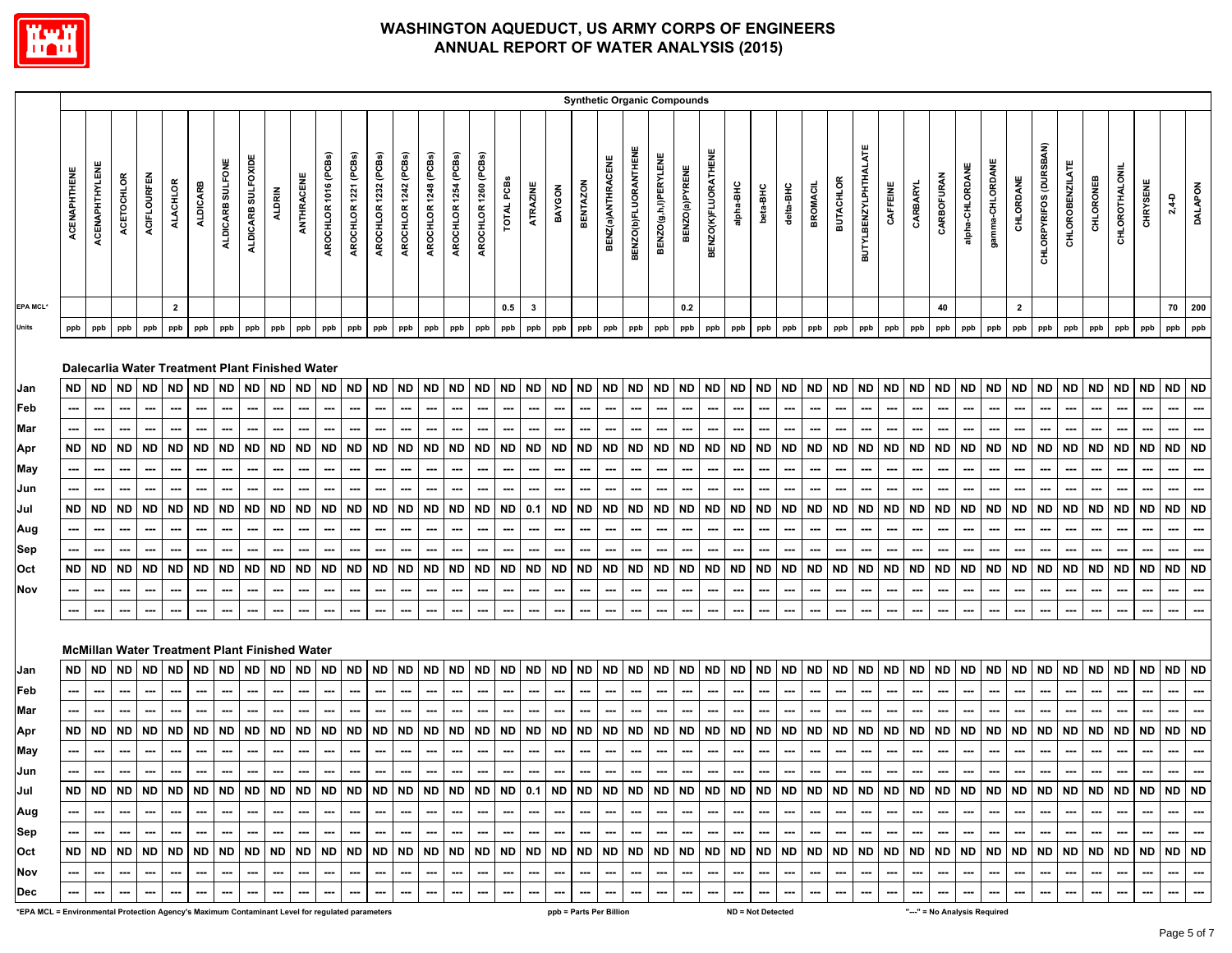

|                                                                                                 |                           |                                                      |                                                         |                                                                                                                                                |                                            |                                      |                                                         |                                                         |                          |                                                        |                                           |                                                                                     |                                                                              |                                                       |                                           |                                                  |                               |                                                 |                          |                                                                       |                                                        |                                                 |                              |                                        | <b>Synthetic Organic Compounds</b>  |                                                  |                                                         |                                                         |                                                                              |                                                         |                                                                                            |                                      |                          |                                                  |                                                                                   |                                  |                                       |                                           |                                                         |                  |                                       |                                     |                                           |                                                  |                                                  |                                 |                          |
|-------------------------------------------------------------------------------------------------|---------------------------|------------------------------------------------------|---------------------------------------------------------|------------------------------------------------------------------------------------------------------------------------------------------------|--------------------------------------------|--------------------------------------|---------------------------------------------------------|---------------------------------------------------------|--------------------------|--------------------------------------------------------|-------------------------------------------|-------------------------------------------------------------------------------------|------------------------------------------------------------------------------|-------------------------------------------------------|-------------------------------------------|--------------------------------------------------|-------------------------------|-------------------------------------------------|--------------------------|-----------------------------------------------------------------------|--------------------------------------------------------|-------------------------------------------------|------------------------------|----------------------------------------|-------------------------------------|--------------------------------------------------|---------------------------------------------------------|---------------------------------------------------------|------------------------------------------------------------------------------|---------------------------------------------------------|--------------------------------------------------------------------------------------------|--------------------------------------|--------------------------|--------------------------------------------------|-----------------------------------------------------------------------------------|----------------------------------|---------------------------------------|-------------------------------------------|---------------------------------------------------------|------------------|---------------------------------------|-------------------------------------|-------------------------------------------|--------------------------------------------------|--------------------------------------------------|---------------------------------|--------------------------|
|                                                                                                 | 2,4-DB                    | MONO & DIACID DEGRADATE<br>DCPA                      | 2,4'-DDD                                                | $2,4$ '-DDE                                                                                                                                    | $2,4 -$ DDT                                | 4,4'-DDD                             | 4,4'-DDE                                                | 4,4'-DDT                                                | DIBENZ(a,h)ANTHRACENE    | <b>DICAMBA</b>                                         | 3,5-DICHLOROBENZOIC ACID                  | <b>DICHLORPROP</b>                                                                  | DICHLORVOS (DDVP)                                                            | <b>DIELDRIN</b>                                       | <b>DIETHYLPHTHALATE</b>                   | di-(2-ETHYLHEXYL)ADIPATE                         | di-(2-ETHYLHEXYL)PHTHALATE    | <b>DIMETHOATE</b>                               | <b>DIMETHYLPHTHALATE</b> | DI-N-BUTYLPHTHALATE                                                   | DI-N-OCTYLPHTHALATE                                    | 2,4-DINITROTOLUENE                              | 2,6-DINITROTOLUENE           | DINOSEB                                | <b>DIQUAT</b>                       | ENDOTHALL                                        | ENDRIN                                                  | ENDRIN ALDEHYDE                                         | EРTC                                                                         | <b>FLUORANTHENE</b>                                     | <b>FLUORENE</b>                                                                            | <b>GLYPHOSATE</b>                    | <b>HEPTACHLOR</b>        | <b>HEPTACHLOR EPOXIDE</b>                        | <b>HEXACHLOROBENZENE</b>                                                          | <b>HEXACHLOROCYCLOPENTADIENE</b> | 3-HYDROXYCARBOFURAN                   | INDENO(1,2,3,c,d)PYRENE                   | <b>ISOPHORONE</b>                                       | LINDANE          | ENDOSULFAN I (alpha)                  | ENDOSULFAN II (beta)                | ENDOSULFAN SULFATE                        | <b>MALATHION</b>                                 | <b>METHIOCARB</b>                                | <b>METHOMYL</b>                 | <b>METHOXYCHLOR</b>      |
| EPA MCL*                                                                                        |                           |                                                      |                                                         |                                                                                                                                                |                                            |                                      |                                                         |                                                         |                          |                                                        |                                           |                                                                                     |                                                                              |                                                       |                                           | 400                                              | 6                             |                                                 |                          |                                                                       |                                                        |                                                 |                              | $\overline{7}$                         | 20                                  | 100                                              | $\overline{2}$                                          |                                                         |                                                                              |                                                         |                                                                                            | 700                                  | 0.4                      | 0.2                                              | $\mathbf{1}$                                                                      | 50                               |                                       |                                           |                                                         | 0.2              |                                       |                                     |                                           |                                                  |                                                  |                                 | 40                       |
| Units                                                                                           | ppb                       | ppb                                                  | ppb                                                     | ppb                                                                                                                                            | ppb                                        | ppb                                  | ppb                                                     | ppb                                                     | ppb                      | ppb                                                    | ppb                                       | ppb                                                                                 | ppb                                                                          | ppb                                                   | ppb                                       | ppb                                              | ppb                           | ppb                                             | ppb                      | ppb                                                                   | ppb                                                    | ppb                                             | ppb                          | ppb                                    | ppb                                 | ppb                                              | ppb                                                     | ppb                                                     | ppb                                                                          | ppb                                                     | ppb                                                                                        | ppb                                  | ppb                      | ppb                                              | ppb                                                                               | ppb                              | ppb                                   | ppb                                       | ppb                                                     | ppb              | ppb                                   | ppb                                 | ppb                                       | ppb                                              | ppb                                              | ppb                             | ppb                      |
| Jan<br>Feb<br>Mar<br>Apr<br>May<br>Jun<br>Jul<br>Aug<br>Sep<br>Oct<br>Nov                       | ND  <br>ND  <br>ND<br>--- | ND ND<br>---<br>---<br><b>ND</b><br>---<br>ND<br>--- | ---<br>---<br>$0.1$ ND<br><b>ND</b><br><b>ND</b><br>--- | Dalecarlia Water Treatment Plant Finished Water<br>---<br><b>ND</b><br>ND<br><b>ND</b><br>---<br>McMillan Water Treatment Plant Finished Water | <b>ND</b><br><b>ND</b><br><b>ND</b><br>--- | <b>ND</b><br>ND.<br>ND.<br><b>ND</b> | <b>ND</b><br><b>ND</b><br><b>ND</b><br><b>ND</b><br>--- | <b>ND</b><br><b>ND</b><br><b>ND</b><br><b>ND</b><br>--- | ND  <br><b>ND</b><br>--- | ND ND<br>ND ND<br>ND<br>---<br><b>ND</b><br>---<br>--- | <b>ND</b><br>ND<br>ND<br>ND<br>---<br>--- | <b>ND</b><br><b>ND</b><br>---<br><b>ND</b><br>---<br>---<br><b>ND</b><br>---<br>--- | <b>ND</b><br>---<br><b>ND</b><br><b>ND</b><br>---<br><b>ND</b><br>---<br>--- | <b>ND</b><br><b>ND</b><br><b>ND</b><br><b>ND</b><br>⊷ | <b>ND</b><br><b>ND</b><br>ND<br><b>ND</b> | <b>ND</b><br><b>ND</b><br><b>ND</b><br><b>ND</b> | <b>ND</b><br><b>ND</b><br>--- | <b>ND</b><br>ND ND<br>ND ND<br><b>ND</b><br>--- | ND  <br>ND  <br>…        | ND ND<br>⊷<br>⊷<br>ND ND<br><b>ND</b><br>⊷<br>---<br><b>ND</b><br>--- | ND<br>--<br><b>ND</b><br><b>ND</b><br><b>ND</b><br>--- | <b>ND</b><br>--<br><b>ND</b><br>ND<br><b>ND</b> | ND<br>ND<br><b>ND</b><br>--- | ND ND<br><b>ND</b><br>ND.<br><b>ND</b> | <b>ND</b><br>ND.<br>ND<br><b>ND</b> | <b>ND</b><br><b>ND</b><br><b>ND</b><br><b>ND</b> | <b>ND</b><br><b>ND</b><br><b>ND</b><br><b>ND</b><br>--- | <b>ND</b><br><b>ND</b><br><b>ND</b><br><b>ND</b><br>--- | <b>ND</b><br>---<br><b>ND</b><br>---<br>ND<br>---<br><b>ND</b><br>---<br>--- | <b>ND</b><br><b>ND</b><br><b>ND</b><br><b>ND</b><br>--- | <b>ND</b><br>---<br>---<br><b>ND</b><br><b>ND</b><br>---<br>---<br><b>ND</b><br>---<br>--- | ND ND<br>ND ND<br>ND ND<br><b>ND</b> | <b>ND</b>                | <b>ND</b><br><b>ND</b><br><b>ND</b><br><b>ND</b> | <b>ND</b><br>---<br><b>ND</b><br><b>ND</b><br>---<br>---<br><b>ND</b><br>⊷<br>--- | ND ND<br>---                     | ND ND<br>ND ND<br>---<br>ND ND<br>--- | <b>ND</b><br>ND<br>ND<br><b>ND</b><br>--- | <b>ND</b><br>---<br><b>ND</b><br><b>ND</b><br><b>ND</b> | ND  <br>ND<br>ND | ND ND<br><b>ND</b><br>ND<br><b>ND</b> | <b>ND</b><br>ND.<br>ND<br><b>ND</b> | <b>ND</b><br><b>ND</b><br>ND<br><b>ND</b> | <b>ND</b><br><b>ND</b><br><b>ND</b><br><b>ND</b> | <b>ND</b><br><b>ND</b><br><b>ND</b><br><b>ND</b> | ND ND<br>ND ND<br>ND  <br>ND ND | <b>ND</b>                |
| Jan                                                                                             |                           | ND ND                                                |                                                         |                                                                                                                                                |                                            | ND                                   | <b>ND</b>                                               | <b>ND</b>                                               |                          | ND ND                                                  | <b>ND</b>                                 | <b>ND</b>                                                                           | <b>ND</b>                                                                    | <b>ND</b>                                             | <b>ND</b>                                 | <b>ND</b>                                        | <b>ND</b>                     | <b>ND</b>                                       | ND                       | <b>ND</b>                                                             | <b>ND</b>                                              | <b>ND</b>                                       | ND ND                        |                                        | ND                                  | <b>ND</b>                                        | <b>ND</b>                                               | <b>ND</b>                                               | <b>ND</b>                                                                    | <b>ND</b>                                               | <b>ND</b>                                                                                  | <b>ND</b>                            | <b>ND</b>                | <b>ND</b>                                        | <b>ND</b>                                                                         |                                  | ND ND                                 | <b>ND</b>                                 | <b>ND</b>                                               |                  | ND ND                                 | <b>ND</b>                           | <b>ND</b>                                 | <b>ND</b>                                        | <b>ND</b>                                        | ND ND                           |                          |
| Feb                                                                                             |                           | ---                                                  | ---                                                     |                                                                                                                                                |                                            |                                      |                                                         |                                                         |                          |                                                        |                                           |                                                                                     |                                                                              |                                                       |                                           |                                                  |                               |                                                 |                          |                                                                       |                                                        |                                                 |                              |                                        |                                     |                                                  |                                                         |                                                         |                                                                              |                                                         | ---                                                                                        |                                      |                          |                                                  |                                                                                   |                                  |                                       |                                           |                                                         |                  |                                       |                                     |                                           |                                                  |                                                  |                                 |                          |
| Mar                                                                                             |                           |                                                      |                                                         |                                                                                                                                                |                                            |                                      |                                                         |                                                         |                          |                                                        |                                           |                                                                                     |                                                                              |                                                       |                                           |                                                  |                               |                                                 |                          |                                                                       |                                                        |                                                 |                              |                                        |                                     |                                                  |                                                         |                                                         |                                                                              |                                                         |                                                                                            |                                      |                          |                                                  |                                                                                   |                                  |                                       |                                           |                                                         |                  |                                       |                                     |                                           |                                                  |                                                  |                                 |                          |
| Apr                                                                                             |                           |                                                      | ND ND ND                                                | <b>ND</b>                                                                                                                                      | <b>ND</b>                                  | ND                                   | <b>ND</b>                                               | <b>ND</b>                                               |                          | ND ND                                                  | <b>ND</b>                                 | <b>ND</b>                                                                           | <b>ND</b>                                                                    | <b>ND</b>                                             | ND ND                                     |                                                  |                               | ND ND                                           |                          | ND ND                                                                 | ND                                                     | <b>ND</b>                                       | ND ND                        |                                        | <b>ND</b>                           | <b>ND</b>                                        | <b>ND</b>                                               | <b>ND</b>                                               | <b>ND</b>                                                                    | <b>ND</b>                                               | <b>ND</b>                                                                                  | ND ND                                |                          | <b>ND</b>                                        | <b>ND</b>                                                                         |                                  | ND ND ND                              |                                           | <b>ND</b>                                               | <b>ND</b>        | <b>ND</b>                             | ND                                  | <b>ND</b>                                 | <b>ND</b>                                        | <b>ND</b>                                        | ND ND                           |                          |
| <b>May</b>                                                                                      |                           | ---                                                  | ---                                                     |                                                                                                                                                |                                            |                                      |                                                         |                                                         |                          | ---                                                    | ---                                       | ---                                                                                 |                                                                              | ---                                                   |                                           | ---                                              | ---                           |                                                 | ⊷                        | ⊷                                                                     | ---                                                    |                                                 | ---                          |                                        |                                     |                                                  |                                                         |                                                         | ---                                                                          |                                                         | ---                                                                                        |                                      |                          | ---                                              | ---                                                                               | ---                              | ---                                   | ⊷                                         |                                                         |                  |                                       |                                     |                                           |                                                  |                                                  |                                 |                          |
| Jun                                                                                             |                           | ---                                                  | ---                                                     |                                                                                                                                                |                                            |                                      |                                                         |                                                         |                          |                                                        | ---                                       |                                                                                     | ---                                                                          |                                                       |                                           |                                                  | ---                           |                                                 |                          | ---                                                                   |                                                        |                                                 |                              |                                        |                                     |                                                  |                                                         |                                                         |                                                                              | ---                                                     |                                                                                            |                                      |                          |                                                  | ---                                                                               |                                  |                                       |                                           |                                                         |                  |                                       |                                     |                                           |                                                  |                                                  |                                 |                          |
| Jul                                                                                             |                           | $\sim$                                               | $\sim$                                                  | $---$                                                                                                                                          | $\overline{\phantom{a}}$                   | $---$                                | $---$                                                   | $\hspace{0.05cm} \ldots$                                | $\sim$ $\sim$            | $\sim$                                                 | $\sim$                                    | $\sim$                                                                              | $\overline{\phantom{a}}$                                                     | $\hspace{0.05cm} \cdots$                              | $\cdots$                                  | $\hspace{0.05cm} \ldots$                         | $\sim$                        | $\hspace{0.05cm} \cdots$                        | $\hspace{0.05cm} \cdots$ | $\sim$                                                                | $\sim$                                                 | $\cdots$                                        | $\cdots$                     | $\sim$                                 | $\sim$                              | $\cdots$                                         | $\sim$                                                  | $\sim$                                                  | $\overline{\phantom{a}}$                                                     | $\sim$                                                  | $\cdots$                                                                                   | $\overline{\phantom{a}}$             | $\overline{\phantom{a}}$ | $\sim$                                           | $\sim$                                                                            | $\sim$                           | $\sim$ $\sim$                         | $\sim$ $\sim$                             | $\cdots$                                                | $\sim$           | $\overline{\phantom{a}}$              | ---                                 | $\hspace{0.05cm} \ldots$                  | $\hspace{0.05cm} \ldots$                         | $\sim$                                           | $\sim$                          | $\sim$                   |
| Aug<br>Sep                                                                                      |                           | $\sim$                                               | --- I                                                   | $\sim$                                                                                                                                         | $\overline{\phantom{a}}$                   | ---                                  | $---$                                                   | $\sim$                                                  |                          | $\overline{\phantom{a}}$                               |                                           | $\hspace{0.05cm} \ldots$                                                            | $\overline{\phantom{a}}$                                                     |                                                       |                                           | $\overline{\phantom{a}}$                         | $\sim$                        | $\overline{\phantom{a}}$                        | --- I                    | $\sim$                                                                | $-1$                                                   | $\overline{\phantom{a}}$                        | $\sim$                       |                                        | $\overline{\phantom{a}}$            | $\overline{\phantom{a}}$                         | $\sim$                                                  | $\sim$                                                  | $\sim$                                                                       | $\overline{\phantom{a}}$                                | $\overline{\phantom{a}}$                                                                   |                                      |                          | $\overline{\phantom{a}}$                         |                                                                                   |                                  |                                       | $\sim$                                    | $\overline{\phantom{a}}$                                | $-$              | ---                                   |                                     |                                           | $\sim$                                           |                                                  | $\overline{\phantom{a}}$        | $\overline{\phantom{a}}$ |
| Oct                                                                                             |                           |                                                      |                                                         |                                                                                                                                                |                                            |                                      |                                                         |                                                         |                          |                                                        |                                           |                                                                                     |                                                                              |                                                       |                                           |                                                  |                               |                                                 |                          |                                                                       |                                                        |                                                 |                              |                                        |                                     |                                                  |                                                         |                                                         |                                                                              |                                                         |                                                                                            |                                      |                          |                                                  |                                                                                   |                                  |                                       |                                           |                                                         |                  |                                       |                                     |                                           |                                                  |                                                  |                                 |                          |
| Nov                                                                                             |                           | $\hspace{0.05cm} \ldots$                             | ---                                                     | $\hspace{0.05cm} \ldots$                                                                                                                       |                                            | $\hspace{0.05cm} \ldots$             | ---                                                     | $\overline{\phantom{a}}$                                | ---                      | ---                                                    | ---                                       | $\overline{a}$                                                                      | ---                                                                          | ---                                                   | ---                                       | ---                                              | ---                           | ---                                             | ---                      | ---                                                                   | ---                                                    | ---                                             | ---                          |                                        | ---                                 | ---                                              | $\overline{\phantom{a}}$                                | ---                                                     | $\sim$                                                                       |                                                         | ---                                                                                        | ---                                  | ---                      | ---                                              | $\hspace{0.05cm} \cdots$                                                          | $\hspace{0.05cm} \ldots$         | ---                                   | ---                                       | ---                                                     | $\sim$ $\sim$    |                                       | ---                                 |                                           | ---                                              |                                                  | ---                             | $\overline{\phantom{a}}$ |
| Dec                                                                                             |                           | ---                                                  |                                                         |                                                                                                                                                |                                            |                                      |                                                         |                                                         |                          |                                                        |                                           |                                                                                     | ---                                                                          | ---                                                   | ---                                       | ---                                              | ---                           | ---                                             | ---                      | ---                                                                   | $\hspace{0.05cm} \ldots$                               | ---                                             |                              |                                        |                                     | ---                                              | ---                                                     | ---                                                     | ---                                                                          | ---                                                     | ---                                                                                        | ---                                  | ---                      | ---                                              | $\hspace{0.05cm} \cdots$                                                          | $\hspace{0.05cm} \cdots$         | ---                                   | ---                                       | ---                                                     | ---              | ---                                   |                                     |                                           | ---                                              | $\overline{\phantom{a}}$                         | $\hspace{0.05cm} \ldots$        | $\cdots$                 |
| *EPA MCL = Environmental Protection Agency's Maximum Contaminant Level for regulated parameters |                           |                                                      |                                                         |                                                                                                                                                |                                            |                                      |                                                         |                                                         |                          |                                                        |                                           |                                                                                     |                                                                              |                                                       |                                           |                                                  |                               |                                                 |                          |                                                                       | ppb = Parts Per Billion                                |                                                 |                              |                                        |                                     |                                                  |                                                         | ND = Not Detected                                       |                                                                              |                                                         |                                                                                            |                                      |                          |                                                  | "---" = No Analysis Required                                                      |                                  |                                       |                                           |                                                         |                  |                                       |                                     |                                           |                                                  |                                                  |                                 |                          |